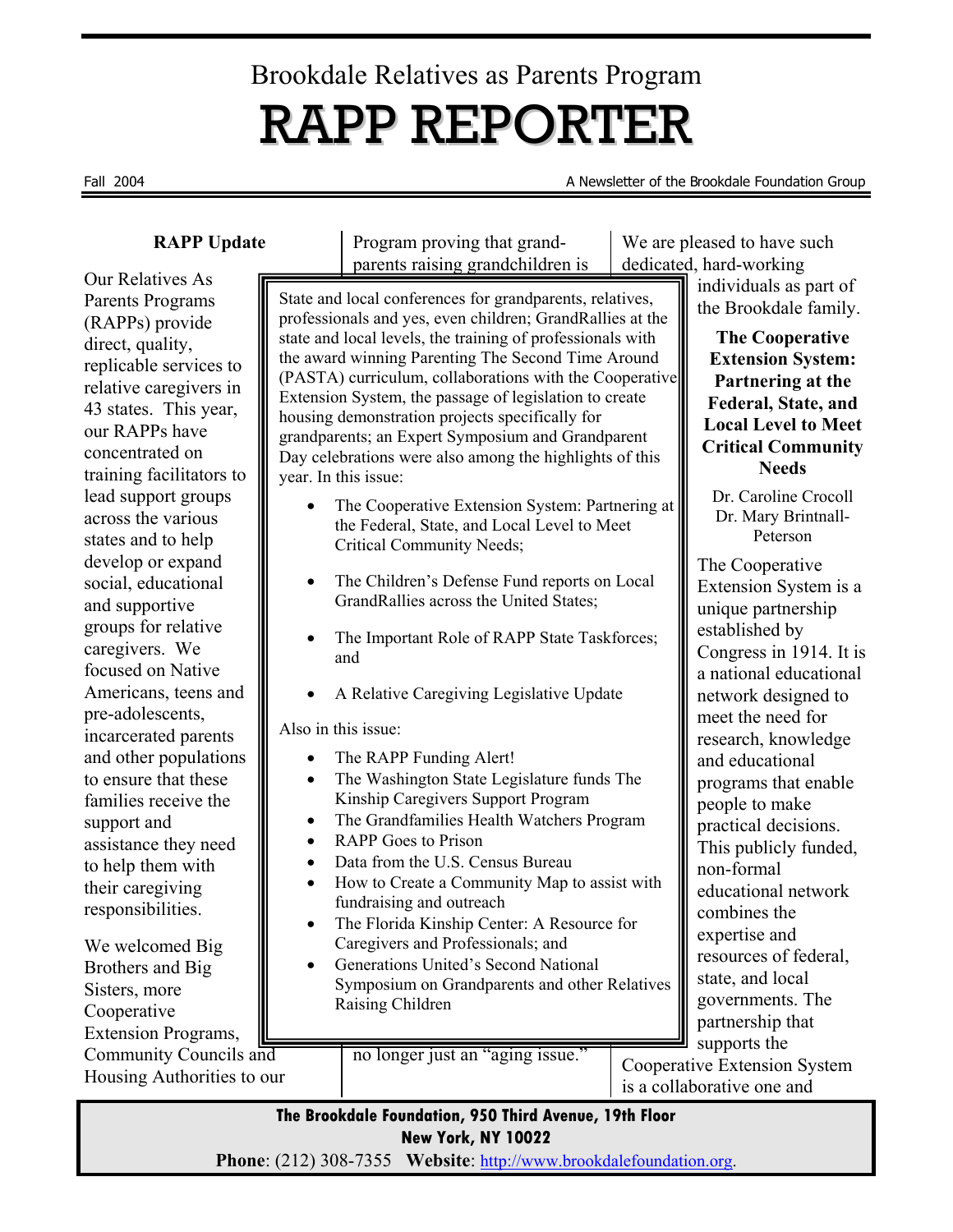includes the Cooperative State Research, Education and Extension Service (CSREES), an agency in the U.S. Department of Agriculture, the 107 land-grant universities (in every state and territory) and thousands of county and regional Extension offices throughout the nation. The partners in the Cooperative Extension System share resources, information and take action to enhance and achieve goals based on their common interest of developing and conducting non-formal, research-based educational programs to meet national, state and community-level needs.

The wide-ranging Cooperative Extension System land-grant partnership includes:

- More than 130 colleges of agriculture
- 59 agricultural experiment stations
- 57 cooperative extension services
- 63 schools of forestry
- Tuskegee University, West Virginia State College, and the other 16 historically black colleges and universities
- 27 colleges of veterinary medicine
- 42 schools and colleges of family and consumer sciences
- 31 Native American land-grant institutions
- 17 Alaskan nativeserving and Hawaiian native-serving institutions
- More than 160 Hispanicserving institutions

While nearly all universities in the United States have research and education as their core responsibilities, land-grant universities also have a Federal Government-mandated Cooperative Extension (outreach) responsibility. This means that for nearly a century, land-grant universities have been directed by law to offer to the public noncredit, taxsupported educational programs and information through the Cooperative Extension System.

One critical area of impact is in supporting grandparents and other relatives who have stepped in to raise kin children when their own children are unable or unwilling to do so. Cooperative Extension has taken an active leadership role in coordinating local and statewide collaborations to develop programs and resources that address the challenges and promote the strengths of grandparents raising grandchildren. In partnership with the Brookdale Foundation Group's Relatives as Parents Program (RAPP), Cooperative Extension has been designated as a lead organizer or partner in the development of statewide RAPP networks or local RAPP programs around the nation.

These collaborative partnerships ensure that relative caregivers obtain information about available services in a number of ways including educational forums and seminars, resource directories, newsletters, community trainings, local and state conferences, websites, and chat rooms. In many states, Cooperative Extension has developed partnerships with agencies such as State Units and Area Agencies on Aging, AARP, Head Start, Tribal Partners, Social Services, Health and Human Services, Long-Term Care Networks, Departments of Economic Security, Behavioral Health Agencies and Children's Associations to develop a wide variety of programs and resources that support grandparents as they raise their grandchildren.

Extension Specialists and Educators have also incorporated relative caregiving into existing programs, conducted national presentations, and/or developed needs assessment and research in many states.

#### **RAPP and Cooperative Extension: State and Local Level Programming**

Cooperative Extension staff in seven states (North Carolina, Wisconsin, Indiana, Alabama, Oregon, Montana, and Washington) are providing leadership to statewide relative caregiving coalitions funded by the Brookdale Foundation Group with another six states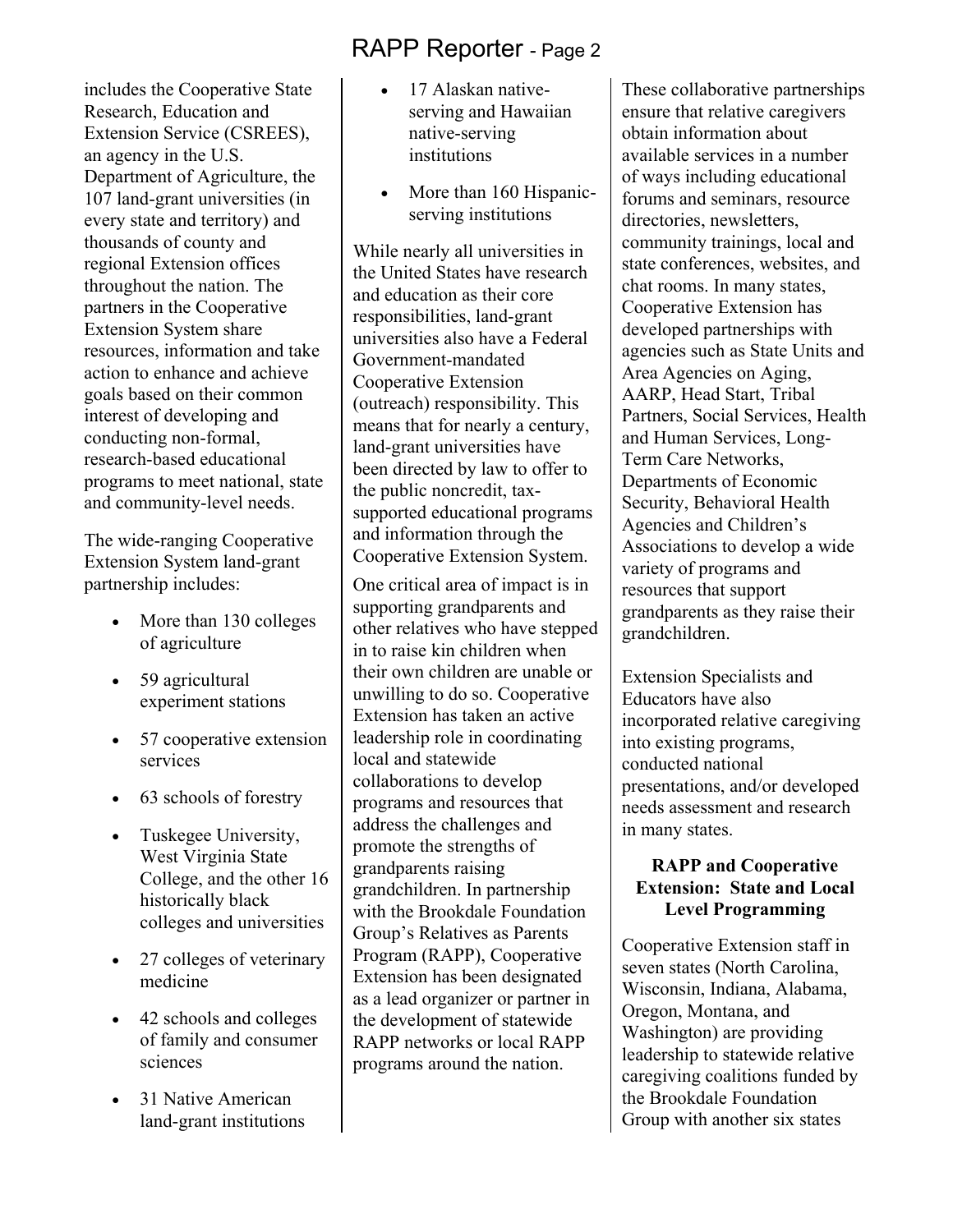(Arizona, Hawaii, Idaho, Illinois, Virginia, and West Virginia) serving on statewide networks. In some communities, local coalitions have been formed with Extension staff providing leadership or serving on the network to help address local needs of relative caregivers.

Statewide and local networks rely upon Cooperative Extension staff to develop educational resources. Many colleagues have written or contributed to newsletters and fact sheets. Diane Bales, from the University of Georgia recently published on the web a Grandparents Raising Grandchildren fact sheet series at:

www.fcs.uga.edu/extension/cyf\_ pubs.php. *Moving Your Grandchild into Your Home* or *Helping Your Grandchildren Stay Connected to Their Parents* are two examples of fact sheets within this series.

The fact sheet series, *Through the Eyes of a Child: Grandparents Raising Grandchildren* was developed by colleagues in Wisconsin. These resources were written from the child's perspective and address family relationships and child development. To download copies of the series go to:

http://www.uwex.edu/relationships/ Extension educators have also developed educational curriculum for use in their states. For example, Arizona Cooperative Extension staff

helped develop a training

manual for support group development. It is available on the web at: www.de.state.az.us/gaca/pdf/gra ndparentsmanual.pdf. Arizona Extension has also partnered to develop the Kinship and Adoption Resource and Education (K.A.R.E.) Family Center. As Extension staff got involved with relative caregiving, they discovered that there were few educational curriculums available. To address this gap the states of Florida, New York, Pennsylvania, West Virginia, and Michigan developed curriculum. To learn more about each of these resources, go to: http://www.uwex.edu/ces/flp/gra ndparent/61804readinglist.pdf and consult the resource list: *Cooperative Extension's Educational Response to Relative Caregivers' Needs and Concerns*. This resource list provides a listing of other educational programs, including Extension's work with relative caregiver support groups, needs assessment or research, and their involvement in development of resource guides.

Extension's involvement in relative caregiving varies from state to state and from community to community. In some states and communities Extension staff is providing leadership while in others they provide a support function. Cooperative Extension has taken a critical leadership role on this important issue and continues to support, inform, and enhance the quality of life of grandparents

raising grandchildren across the nation.

Regardless of their role in your community or state they are a potential partner. All you have to do is reach out to them and ask for their involvement. For more information on CSREES and the Cooperative Extension System visit:

#### www.csrees.usda.gov

To locate an Extension staff person in your state or community consult our national web site at:

http://www.csrees.usda.gov/qlin ks/partners/state\_partners.html.

*Dr. Caroline E. Crocoll is the National Program Leader for Family Life and Human Development in the USDA/CSREES Families 4-H and Nutrition Unit, providing national leadership for programs throughout the lifecycle, with an emphasis on building multi-state partnerships to strengthen families, parenting education, family caregiving, family preparedness, adult development and aging, and balancing work and family life.* 

*Dr. Mary Brintnall-Peterson is a Professor and Extension Specialist in Aging and Family Development at the University of Wisconsin Extension. Dr. Peterson provides leadership to the development of educational programs that disseminate relevant research concerning older adults with a focus on caregiving throughout the life span, including family members caring for a spouse, aging parent, or other relatives.*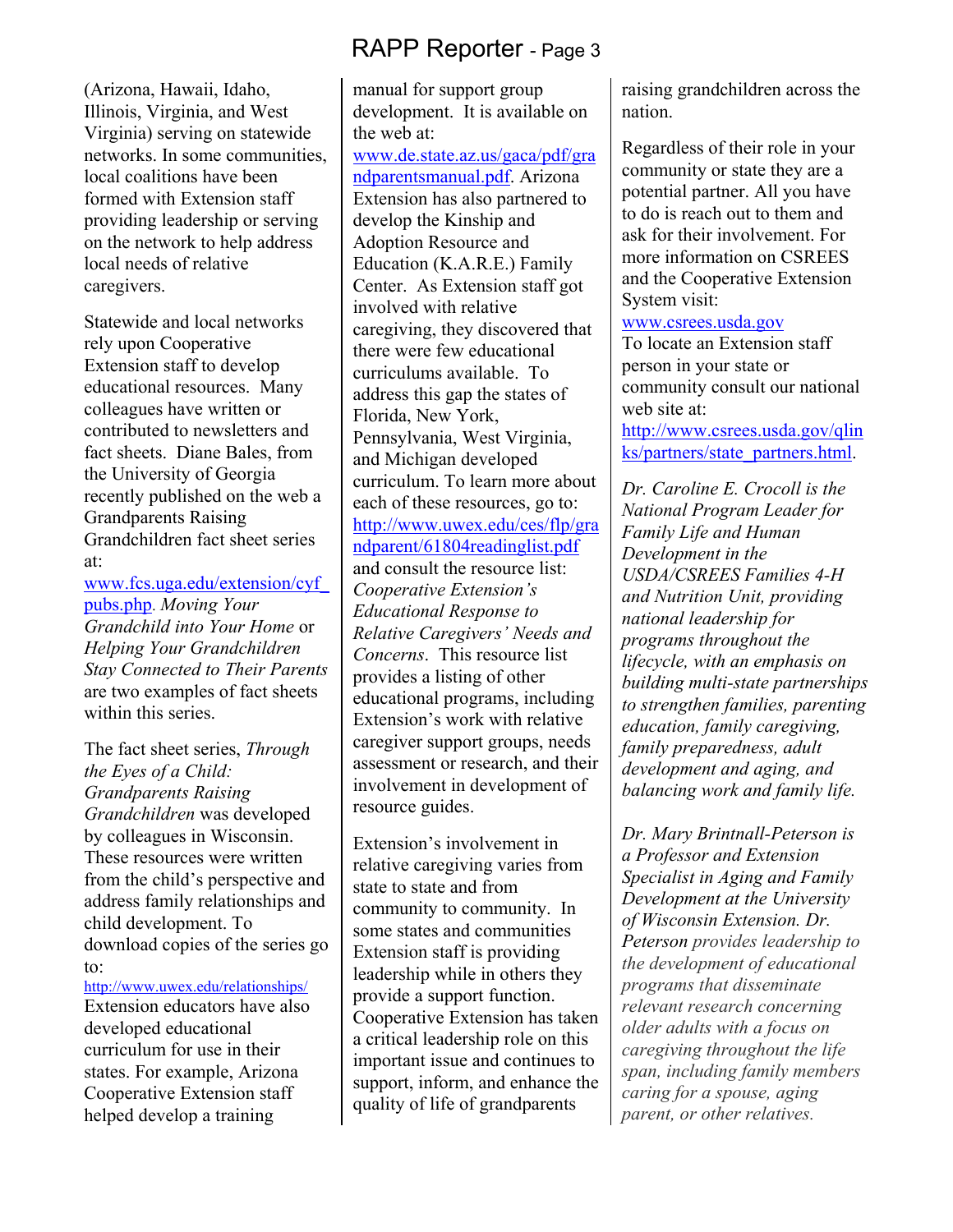**More Cooperative Extension News:** 

#### **The Montana Grandparent's Raising Grandchildren Project**

became a RAPP in 2003. Montana State University Extension Service took the lead to start the project in 2002 and works closely with various agencies in Montana including AARP, the Child Care Resource and Referral Network, the Department of Health and Human Services, the Office of Public Instruction, the Head Start Collaboration and Tribal partners to offer education and support to grandparents raising grandchildren in Montana.

Among the many activities of this project include:

- $\div$  The establishment of 11 support groups statewide and the training of over 66 individuals to facilitate support groups;
- A Montana specific bimonthly newsletter is produced by MSU Extension and is sent to agencies and grandparents across the state;
- An Extension fact sheet on grandparents raising grandchildren was recently published and is available on the web at: http://www.montana.edu/ww wpb/pubs/mt200401.html;
- $\triangle$  A website specifically for grandparents raising grandchildren (GRG) and those who work with GRG families is under development and can be

#### viewed at http://www.montana.edu/ww whd/grg/index.htm; and

 Two six-week parenting classes using the Cornell Extension curriculum *Parenting the Second Time Around* will be offered in the coming year.

The Eagle Shield's Senior Center GRG site produced a support group manual specifically for their Blackfeet Indian grandparents. A grant from the *Kappa Omicron Nu Organization* is being used to evaluate the project and help to better understand the situation and needs of grandparents in the State of Montana.

The Montana project was recently awarded funding from the Montana Children's Trust Fund to expand to two other areas of the state. For more information on the Montana GRG Project contact Sandy Bailey at (406) 994-6745, email baileys@montana.edu or Annie Conway at (406) 994-3395, email aconway@montana.edu.

For more information on the Native American manual, contact Native American Elder Family Caregiver Support Program, Connie Bremner, Director; Carrie Jackson, Direct Support Coordinator, P.O. Box 76, Browning, MT 59417, Phone: (406) 338-7257 (406) 338-7906; Fax: (406) 339-3480; email: respite@3rivers.net.

**Cornell Cooperative Extension of New York** has been involved in programming addressing relative caregiving for well over

a decade. **Ontario County** was the first formally involved by developing a series of kinship care educational seminars. *Orange County* entered the picture in 1998, when they received funding from Brookdale to initiate an educational program, with a support group, specific to the needs of relative caregivers in three locations. **Broome County** previously partnered with the New York State Office For the Aging (NYSOFA – a State RAPP) to develop a curriculum specifically for grandparents raising grandchildren with developmental disabilities which is still widely used today. In 2000, these three counties partnered with the Human Development faculty to develop, implement and evaluate the *Parenting The Second Time Around (PASTA)* curriculum. This user-friendly curriculum is a six week workshop series designed to address the specific needs of grandparent and relative caregivers who are parenting again. An introductory overview of PASTA was provided at multiple state and national conferences beginning in 2001 and additional pilot sites, including Illinois, Iowa, Minnesota, Michigan, Connecticut and Wisconsin were recruited for the initial trial at the Brookdale Training Conference that same year.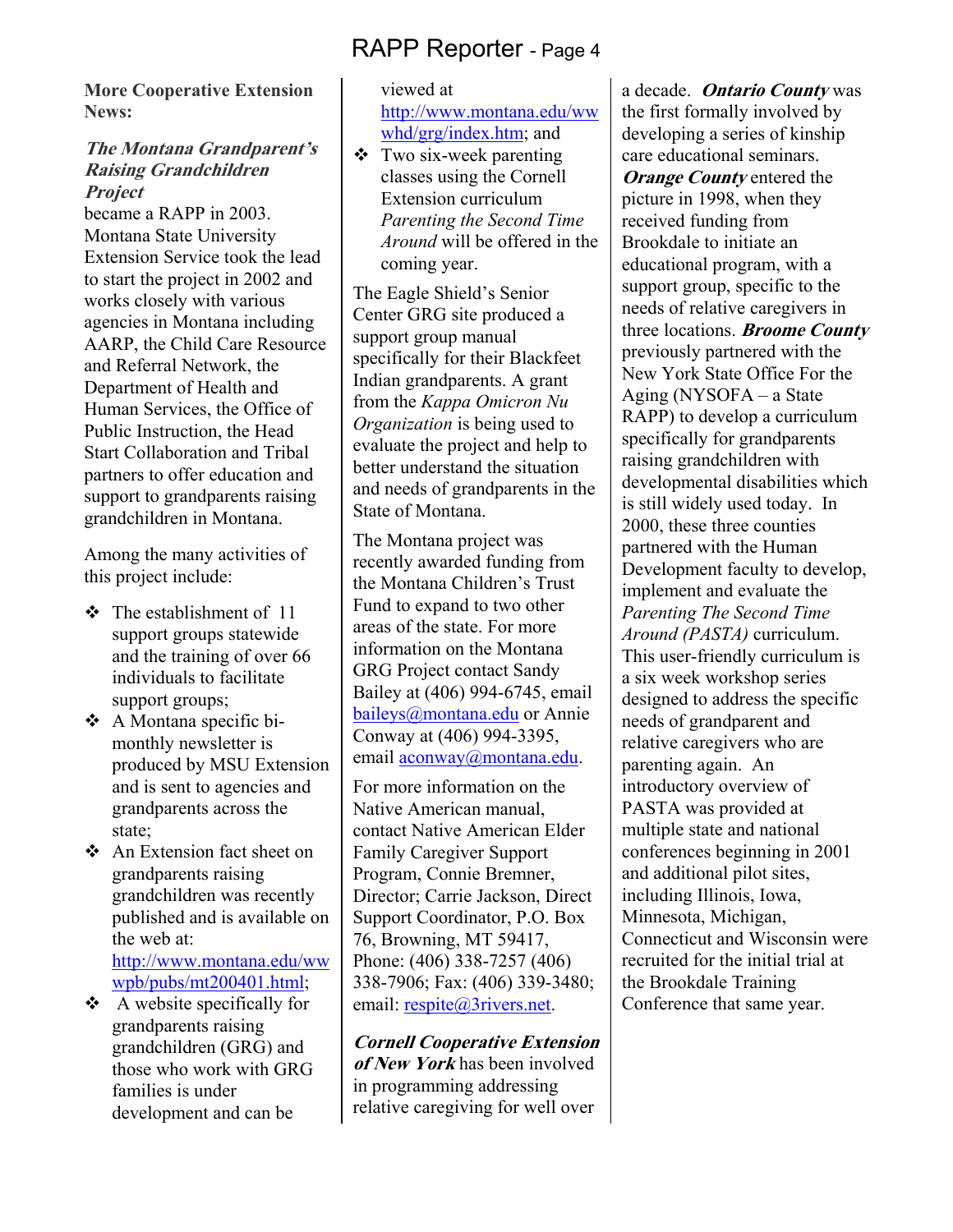The PASTA curriculum has been updated and includes information on topics about child development, discipline and guidance, acknowledging ambivalent feelings, rebuilding a family, legal issues and advocacy. State and Local RAPPs have used the curriculum across the county and several Extension Educators have received formal training in the use of PASTA and have offered at least one complete series in Orange, Ontario, Broome, Otsego, Wayne and Warren counties with one in Dutchess County, NY scheduled this Fall. The curriculum has received the 2003 National Extension Association of Family and Consumer Sciences Award and is being used throughout the United States.

For more information on PASTA and other Cooperative Extension resources, please see the Relative Caregiver Resource Section of this Newsletter.

#### **State GrandRallies Get Underway**

MaryLee Allen, Director Child Welfare and Mental Health Division The Children's Defense Fund

It is exciting to see the momentum building in states since the 2003 GrandRally to Leave No Child Behind® that was held at the U.S. Capitol in Washington, D.C., in the fall of 2003. More than 850 grandparents and other relatives raising children from more than 26 states came together to tell

# RAPP Reporter - Page 5

Congress what it takes to raise their wonderful children. They told Congress that they were doing the best job they could, but that they could not do it alone and needed help. Many of the relative caregivers met personally with their Senators, Representatives or their staff. The Rally also gave kinship caregivers the chance to make



The 2003 GrandRally to Leave No Child Behind® in Washington, D.C., October, 2003.

new friends from their own and neighboring states and to link with others engaged in similar struggles from across the country. Co-sponsors of the Rally included the Children's Defense Fund, AARP, Generations United, Child Welfare League of America, and the National Committee of Grandparents for Children's Rights. Initial planning is

underway for a 2005 GrandRally in Washington, DC in September. More information will be available on the Children's Defense fund website: www.childrensdefense.org.

 Building on their Washington experience, caregivers in a number of states have organized to conduct their own State

> GrandRallies. Some of these Rallies were repeat performances but a number are being held for the first time. Here is a sample:

> > • Relative caregivers in **Florida** kicked off the year with their Fourth Annual "*GrandRally in Tally*" in Tallahassee on March 31, 2004. More than 200 grandparents and other relative caregivers and those advocating for them gathered at the state's

Capitol. The kinship caregivers left baby dolls with their legislators, each with a label reminding them of how many children in their particular district were being raised by kin and kept out of foster care. An art exhibit with works from children being raised by relatives, "*What My Caregiver Means to Me*," was displayed in the rotunda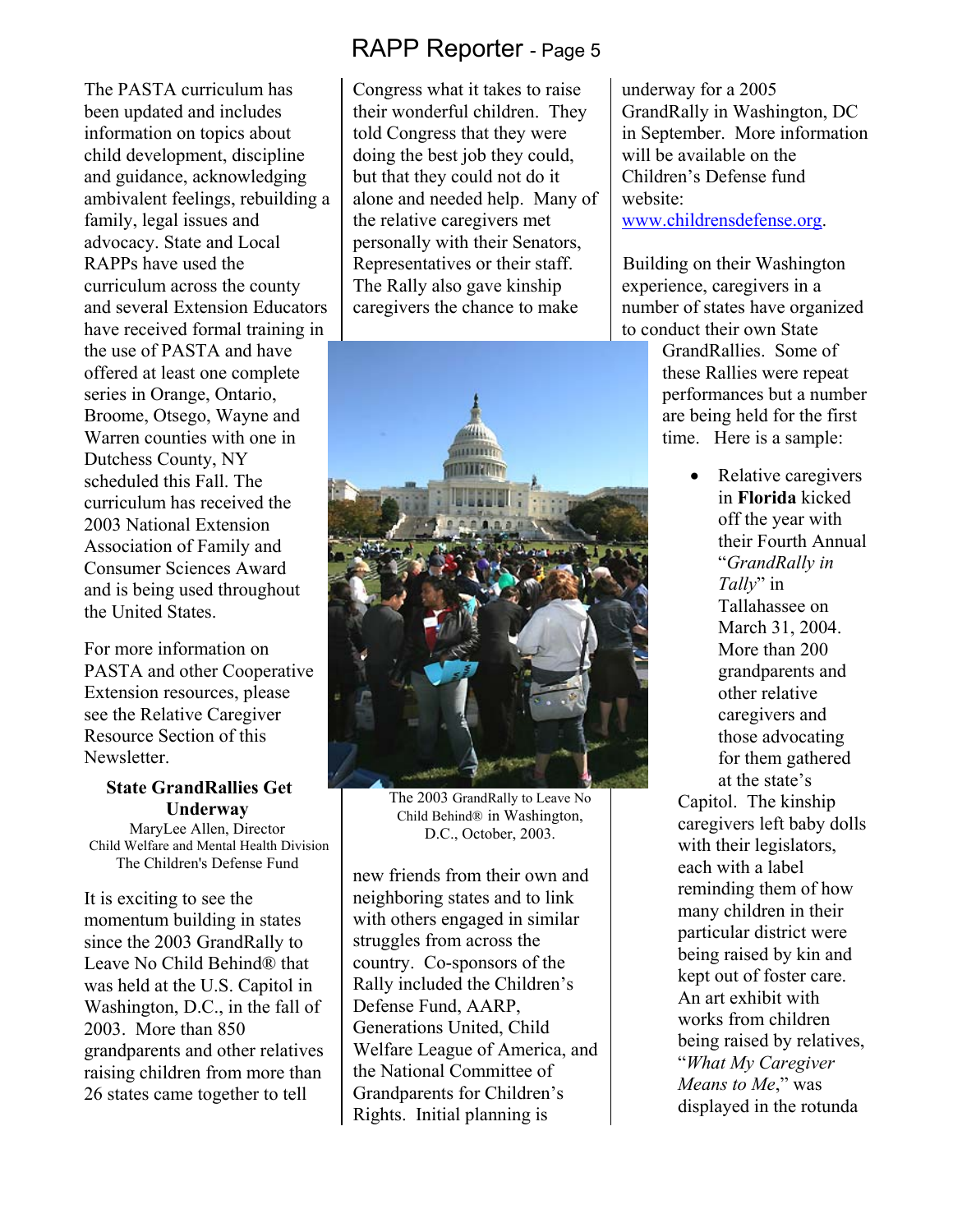of the Capitol during the GrandRally. Momentum from the GrandRally contributed to the inclusion of \$400,000 in the Florida state budget for increased supports for kinship caregivers and their children.

The New York Chapter of the National Coalition of Grandparents for Children's Rights held its third GrandRally in Albany, **New York**, on April 28, 2004. The more than 170 grandparents present made a strong case for restoring funding for the "*Help for Caretaker Relatives*" Program, which funds 17 programs in the state, but lost the fight to bigger budget pressures. The group also pushed for legislation that will allow parents to delegate a relative to assume parental duties such as enrollment in school and hospitalization when required, especially when parents are in the military and sent overseas. The Caregiver Authorization Act was subsequently passed and other agenda items, which were received favorably, included funding for counsel for grandparent

caregivers and a requirement that explanatory information

#### **HAVE YOU CREATED A COMMUNITY MAP?**

Brookdale RAPPs are encouraged to take the time to draw a Community Map for collaborations, outreach, resources or fundraising purposes. It is a drawing of everything in your immediate area and surrounding neighborhood: pharmacies, banks, Departments of Social Services, Social Security Offices, supermarkets, beauty salons, restaurants, bakeries, YM/YWCAs, libraries, doctors offices, hospitals etc.

Once you've created it, make sure you have contact with everyone in your community map about your support group. You can even have separate ones for outreach and fundraising purposes. Hang it in a prominent place, look at it often and "think up" collaborative partnerships, sources of in-kind assistance and outreach possibilities.



accompany applications for TANF child only grants. On the day of the GrandRally, U.S. Senators Clinton, Snowe and others, introduced a Resolution in the U.S.

Senate recognizing the important contributions of grandparents and other relative caregivers.

> • About 150 grandparents and other relative caregivers participated in the first **Connecticut**  GrandRally at the State Capitol in Hartford on September 8, 2004. A second rally will follow early in the new year when the legislature is back in session. The balloons and compelling slogans on placards were a bright spot in an otherwise cloudy rainy day. Relative caregivers made clear that they cannot do it alone. They advocated for improvements in their subsidized guardianship law; the establishment of a statewide kinship navigator system;

supportive housing for kinship care families; funding for respite activities; and an interdepartmental study group. The crowd heard from state legislators and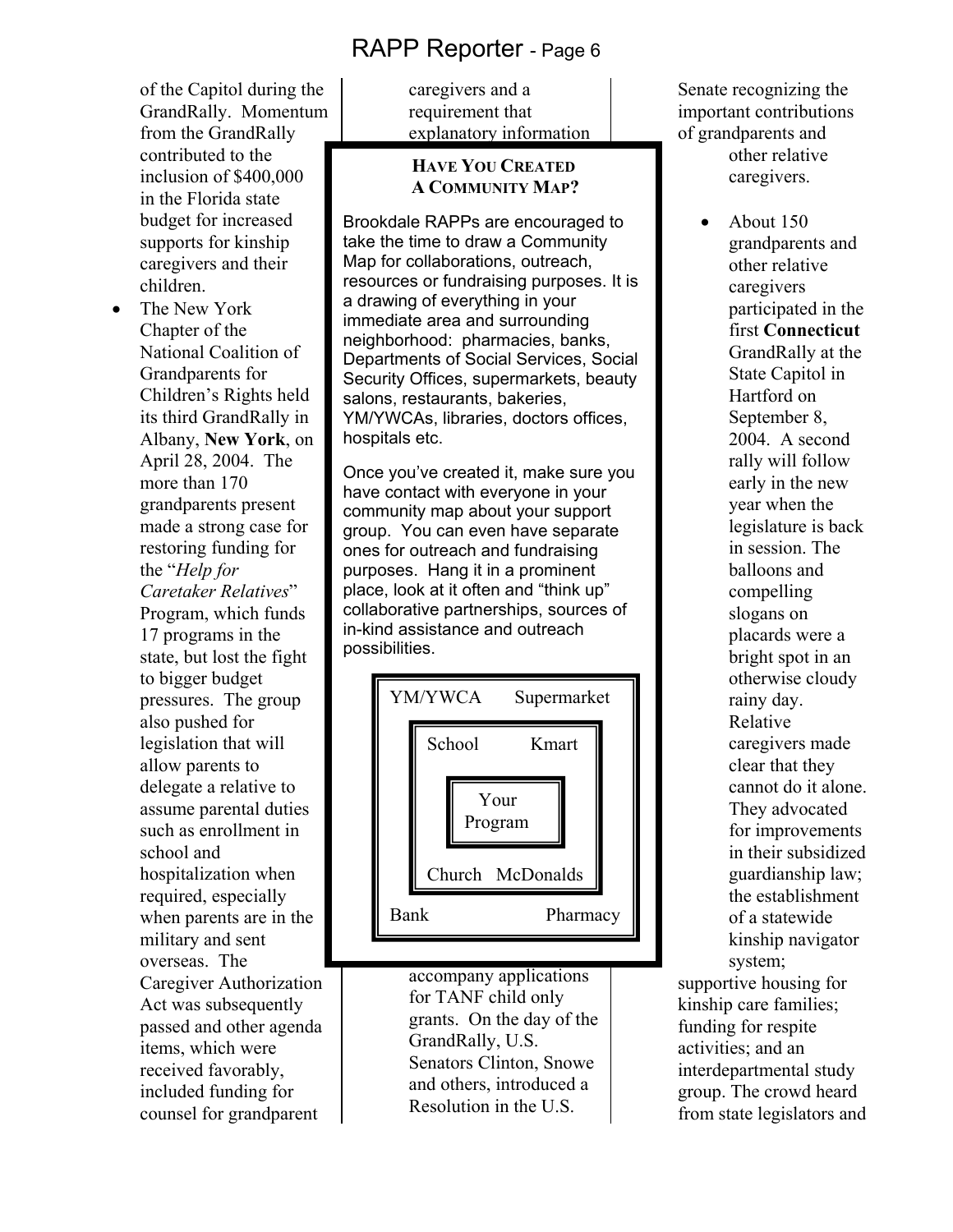several probate court judges who emphasized how important it is for caregivers to make their voices heard. A representative from the Children's Defense Fund shared news from other state rallies and new opportunities for kinship caregivers at the federal level. The GrandRally Planning Committee included AARP of Connecticut, City of Hartford, GAPS Network, New Haven Public School, North Central Area Agency on Aging and the Salvation Army.

• The "*Walk A Mile in My Shoes GrandRally*" was held in Trenton, **New Jersey**, on September 8, 2004 with the leadership of GrandmaKARES and substantial support from AARP of New Jersey. Those present had an opportunity to hear firsthand about the experiences of relative caregivers. In addition to formal presentations, the rally offered an open microphone for grandparents who wanted to share their challenges. The rally's keynote speaker, a television producer who herself is a grandparent caregiver, closed her speech by leaving her shoes on the

podium so the Governor and other policy makers in the state could "walk a mile in them." The GrandRally Program included a listing of all the state legislators as a resource for grandparents. An evening story on the GrandRally on New Jersey

#### **The Administration on Aging Honors Grandparent's Day**

The Administration on Aging honored Grandparent's Day, September 12, by stressing the important role played by grandparents and highlighted the stories of six grandparents.

"Grandparents with responsibility as primary caretaker for their grandchildren represents a cadre of unsung caregivers who are responsible for the basic needs such as food, shelter, and clothing for their grandchildren," said Josefina G. Carbonell, AoA's Assistant Secretary for Aging.

For detailed stories about six grandparent caregivers visit the AoA website at: http://www.aoa.gov/press/pr/2004/09\_Sep/0 9 09 04.asp.

> News 12 prompted an outpouring of requests for more information.

• The theme of **West Virginia's** first GrandRally, sponsored by the West Virginia Relative as Parents Program and Grandchildren/ Grandparents, Inc., was "*Making Your Vote Count*." Despite severe flooding across the state, an energetic group of

grandparents and other relative caregivers heard from state legislators from both parties and a Justice of the West

• Virginia Supreme Court who informed relative caregivers about the

Court's Self-help Program. Informational brochures and videos were distributed to help caregivers, who decide to represent themselves, navigate the legal process. A representative from the Secretary of State's Office was on hand to register people to vote and each adult took home a packet including additional voter registration forms. Speakers made clear to the grandparents the power of their vote.

Channel 3 in Charleston highlighted the GrandRally on the evening news and the Rally was also covered by the West Virginia Educational Channel and both the *Charleston Gazette* and *Charleston Daily Mail*. The press attention has resulted in numerous calls from relative caregivers who were previously unaware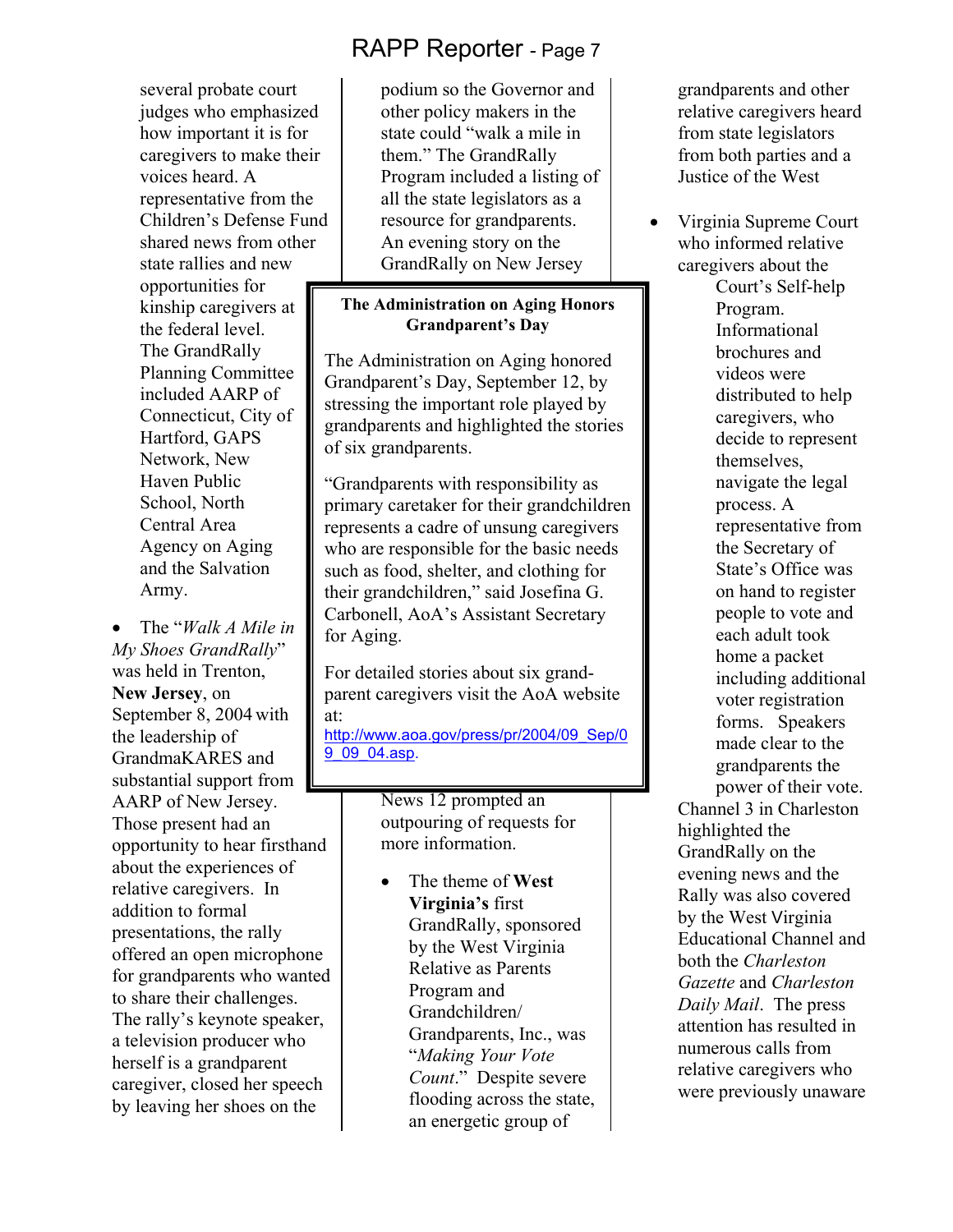of supports available in the state.

• **Oklahoma** held its first "Grandfamilies Rally" on the steps of the Capitol in Oklahoma City on September 8, 2004 to increase awareness about the needs of grandparents and other relatives who are raising children. The more than 100 relative caregivers and supporters attending heard from the State Senator who had spearheaded an Interim Taskforce on Grandparents and Other Relatives Raising Children, as well as officials from the state's human services and aging departments. Savings bonds, provided by AARP of Oklahoma, were awarded to grandchildren who submitted winning art that was on display in the Capitol rotunda during the rally. The Interim Taskforce, part of the Senate Human Services Committee, also held a hearing that day at which several relative caregivers testified. The rally received television coverage in Oklahoma City, Tulsa, and Lawton, and was also covered by the Oklahoma Educational TV. A 7:00 a.m. radio station interview about the rally

the following Saturday prompted more than 40 calls from interested relative caregivers.

• **Louisiana** held its sixth annual conference for grandparents and other kinship caregivers, "*Grandparents Raising Grandchildren: Strengthening Families*," in Baton Rouge on September 17, 2004. It included an exciting policy forum during which relative caregivers raised their concerns and challenges with the Speaker Pro Tempore of the Louisiana House of Representatives, a State Senator and staff from the Governor's office. Conference workshops addressed legal issues, school problems, engaging youth, theft and predatory lending, internet safety, juvenile diabetes and childhood obesity, affordable housing and AARP's activities for relative caregivers. A representative from the Children's Defense Fund helped connect conference participants to activities in other states and at the federal level. The Conference was presented by The Grandparents Raising Grandchildren Information Center of Louisiana, Inc., with help from its many partners, including

AARP Louisiana, Blue Cross & Blue Shield of Louisiana, Catholic Community Services, staff from the Governor's Office of Elderly Affairs and staff from the Louisiana Department of Health and the Department of Social Services.

More State GrandRallies are being planned for early next year. One will be held in Maryland in January and Vermont in April. Please let the Children's Defense Fund know if you are planning a rally or if you would like a copy of CDF's tips for planning a GrandRally in your state (See the "*Tips for Planning a State GrandRally* on the last page of this Newsletter).

You can also contact Barbara Condliffe in the Child Welfare and Mental Health Division at 202-662-3568 or bcondliffe@childrensdefense.org.

The GrandRallies help those attending draw on the strength of one another and on the strength and hope of their children, who bring them together. No one can make a better case for the more than 6 million children  $-1$  in  $12$ living in households headed by relatives, about one third of them with neither parent present, than the grandparents and other relatives who are raising them.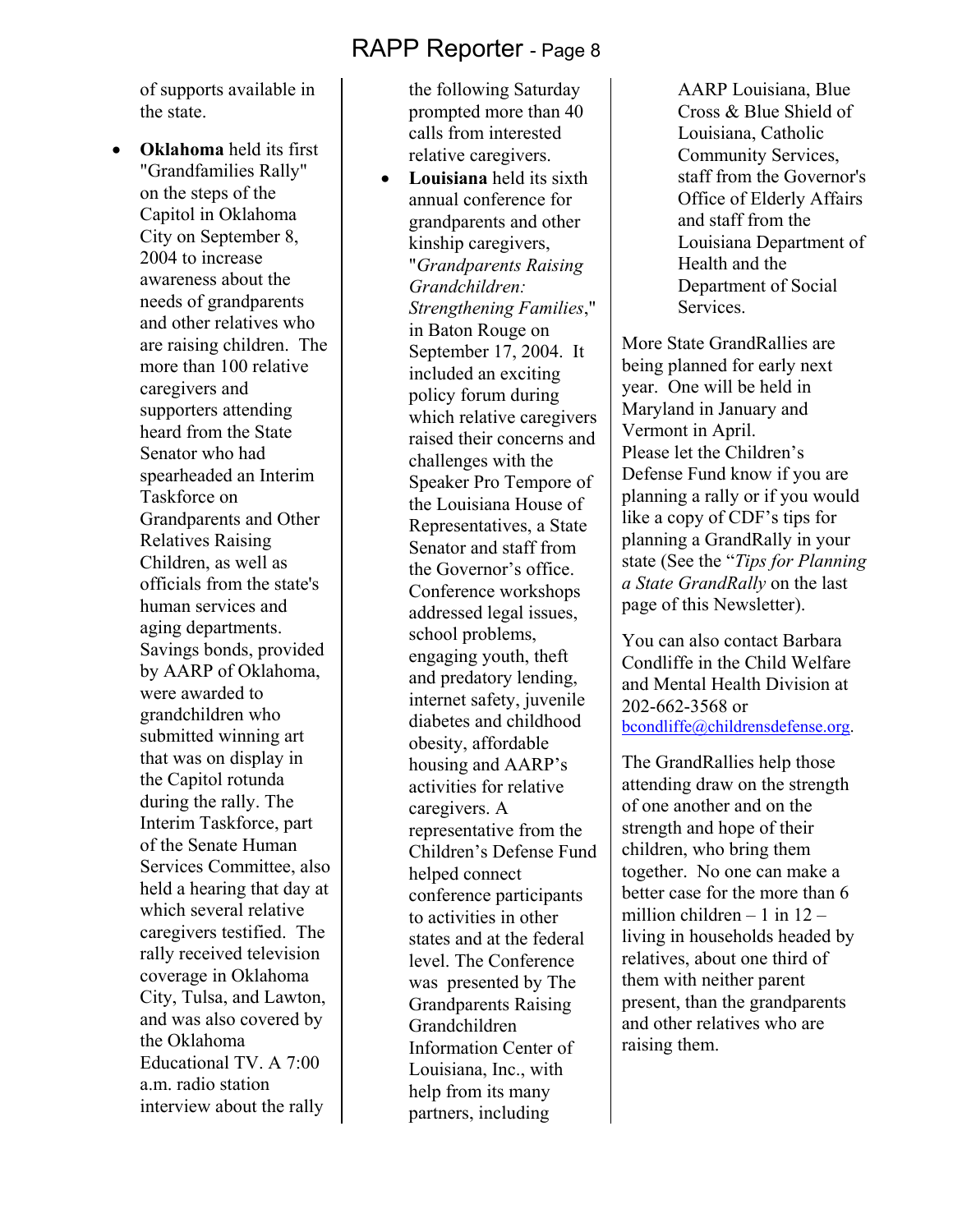Join together with others in your states to make your voices heard!!

#### **WASHINGTON STATE LEGISLATURE FUNDS THE KINSHIP CAREGIVERS SUPPORT PROGRAM** Hilari Hauptman Washington State RAPP Coordinator

On March 11, 2004, the last day of the legislative session, the Washington Legislature passed the state's 2004 operating budget which included a provision appropriating \$500,000 to its Area Agencies on Aging (AAAs) to serve grandparents and other relatives, *of any age*, who are raising children. The new program is called the *Kinship Caregivers Support Program (KCSP).* A

funding formula was developed to distribute all the funds to the AAAs based on the Census data of the number of grandparents who have primary responsibility for their grandchildren.

Since a 2004 statewide survey identified financial assistance as the most significant unmet need by relative caregivers across the state, the first year of the program funds will be distributed to help meet the costs of much needed supplies and services.

Among the allowable supports include:

> • One-time rent and/or utility assistance will be available on a case by case basis after all other rent/utility supports are accessed and when a

family is at immediate risk of eviction or utility shut-off;

- The purchase of bedding, furniture, supplies, clothes, safety locks, etc., so that children can live with the kinship caregiver;
- Facilitation of third party custody for relatives when all relevant parties agree upon the action. Payment for services such as mediation, Guardian Ad Litem (GAL), court facilitation and attorney fees;
- Gas and bus vouchers/ car repairs;
- Food:
- Transition counseling for the kinship caregiver and children to help them adjust to their living arrangement; School supplies/ uniforms/band instrument rentals, school field trips, etc.
- Sports and youth activity registrations/fees/ uniforms;
- Durable medical equipment or assistive technology devices to benefit the child:
- Medications for the child;
- Tutoring;
- Interpreter services; or

• Supervision of children during kinship caregiver appointments.

To date, seven of the thirteen AAAs have approved plans and have begun implementing the program. For several service areas, community action programs (caps) that are already very familiar with serving lowincome families with a variety of programs including energy assistance and housing are the access points for the KCSP. A successful kinship care support group is housed in one of the cap agencies.

Targeted outreach to those kinship caregivers most in need is occurring in a variety of ways: flyers are being translated into 8 languages in Seattle/King County. Specific outreach will occur with Tribes and Latino groups as well as with schools, Head Start, food banks, family support centers, health departments, mental health centers, family courts, crisis clinics, senior service providers, Women, Infant and Children's Program (WIC), YMCA/YWCA and others.

For more information on the Kinship Caregivers Support Program or the Washington State RAPP, please contact Hilari Hauptman, at (360) 725-2556 or e-mail her at: haupthp@dshs.wa.gov

**State Taskforces Focus on Relative Caregiving at the State and Local Levels**  Barbara Schwartz Illinois Department on Aging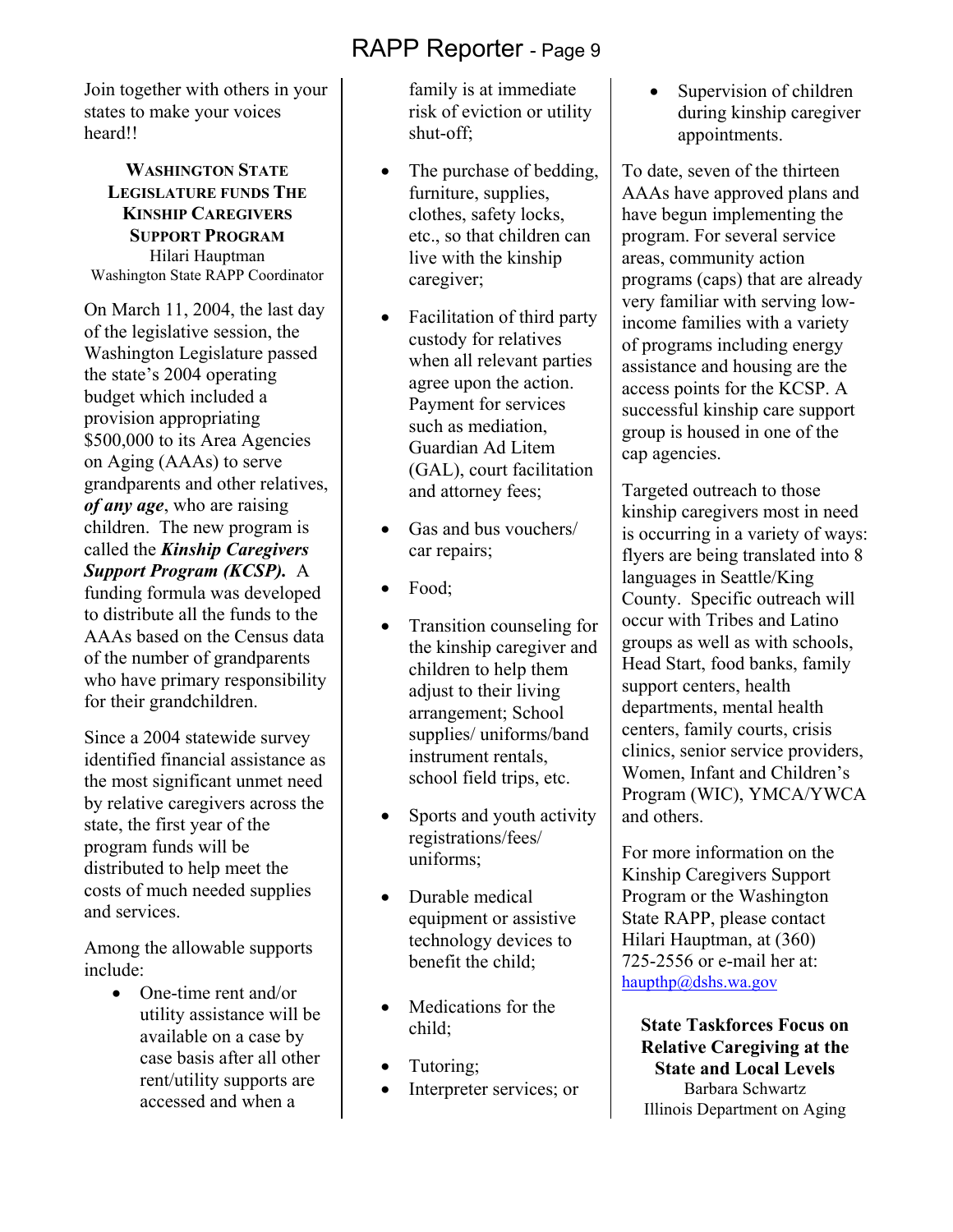The issues kinship families face are complex. Too often, relatives struggle alone, unaware

of services available to help them, unsure of how to access services and intimidated or frustrated by the process.

Barriers often exist not only for relatives, but also for professionals trying to assist families in locating and accessing services as well as determining their eligibility for those programs.

One of the most effective methods to address these issues is through the establishment of a "Taskforce." Whether it's called a "Taskforce," "coalition," "alliance," "multi-agency initiative," "partnership" or "association," the goal is to convene individuals, organizations and agencies that are committed to advocating on behalf of relatives and the children they are raising.

Who should be involved? The sky is the limit! From infancy to aging, cast your net wide! Important questions to ask yourself as you meet people in

your travels to promote your program and provide outreach are, "In what way(s) can this

**2005 FUNDING ALERT FOR LOCAL AND REGIONAL PROGRAMS AND STATE PUBLIC AGENCIES**

We are pleased to announce the Relatives as Parents Program (RAPP) Local, Regional and State Seed Grant Initiatives for the year 2005.

Up to **fifteen local and three regional agencies** will be chosen from throughout the United States through a Request for Proposals (RFP) process. Each agency will receive a \$10,000 grant over a two-year period [\$6,000 in the first year and \$4,000 in the second year if all grant requirements have been met], as well as training and technical assistance. Matching support in cash or in-kind will be required of all selected agencies. The sponsoring agency must be a  $501(c)(3)$  entity or have equivalent taxexempt status.

**Copies of the Local RFP guidelines and application form may be downloaded directly from the Foundation's website, www.brookdalefoundation.org.** 

The deadline for the submission of local proposals to the Brookdale Foundation is **Thursday, January 13, 2005**. Selected applicants will be notified in April and attend our National Orientation and Training Conference in Denver, Colorado, June  $10-12^{th}$ , 2005.

Up to **five State Public Agencies** will also be chosen through a Request for Proposals (RFP) process. Each agency will receive a \$10,000 grant over a two-year period [\$6,000 in the first year and \$4,000 in the second year if all grant requirements have been met], as well as training and technical assistance. Matching cash or inkind support will be required of all selected agencies.

**Copies of the State RFP guidelines and application form may be downloaded directly from the Foundation's website, www.brookdalefoundation.org.** 

The deadline for the submission of **State proposals** is **Thursday**, **February 10, 2005**. Selected applicants will be notified in April and attend our National Orientation and Training Conference in Denver, Colorado, June 10-

> person/organization/agency assist relatives raising children?" and "How will their involvement strengthen the

"Taskforce" and help the group effectively meet its goals?" Diversity is key! In Illinois, the

> Taskforce on **Grandparents** Raising Grandchildren is presently comprised of 141 individuals. Diverse in their occupations and geographic locations, but connected by one strong bond: helping kinship families.

Members of the Illinois Taskforce include relatives raising children, support group facilitators and representatives from the offices of the state's attorneys; Area Agencies on Aging; legal assistance foundations; private law firms; educational institutions including Extension; departments of social work; early childhood development; nursing; legal studies and

gerontology; private agencies and organizations addressing child abuse; early educational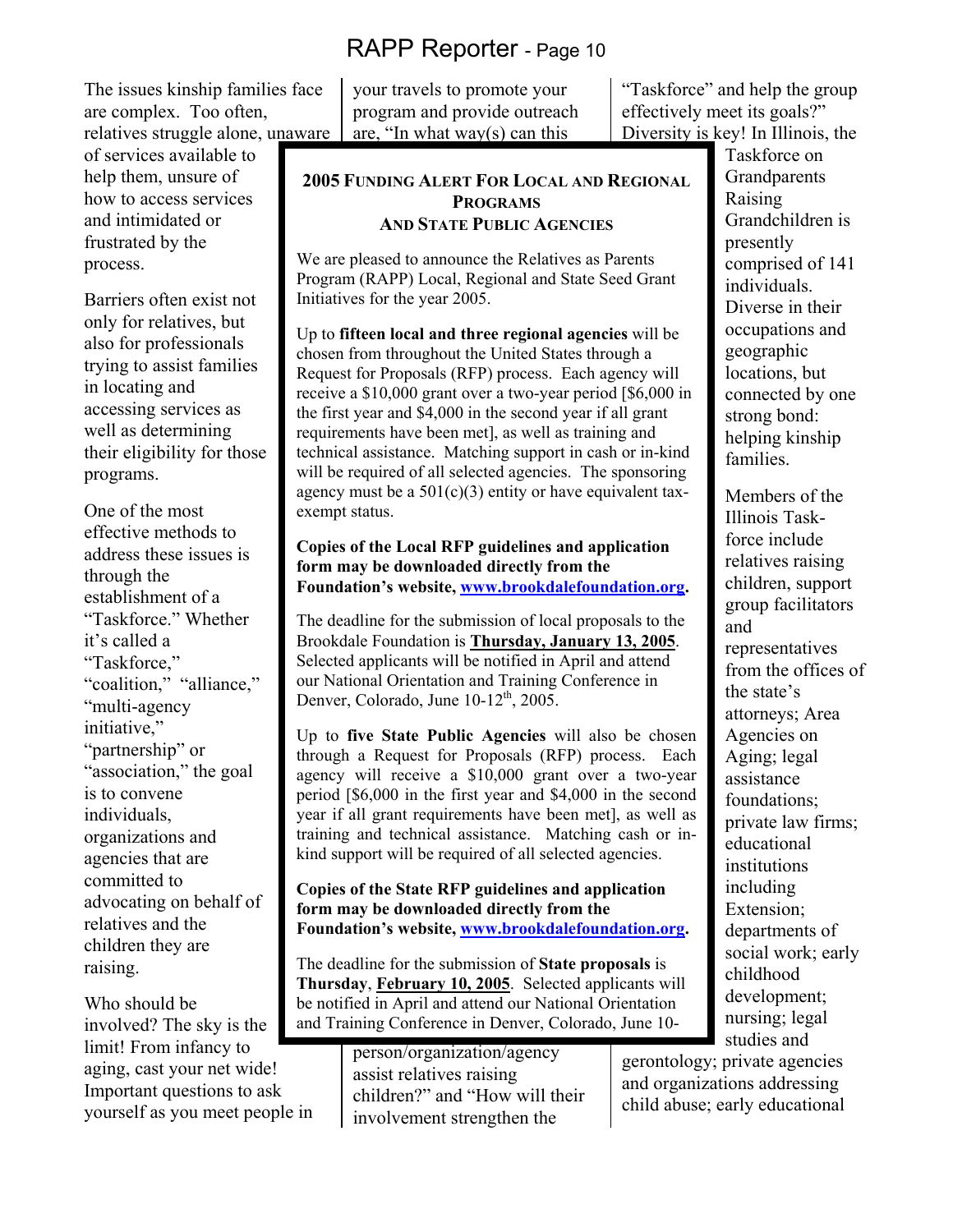assessment and intervention; counseling; child care; respite; asthma and other chronic diseases; substance abuse; tax benefits; behavior disorders; learning disabilities; sudden infant death syndrome and transportation issues. State agencies represented on

the Taskforce include the Illinois Departments on Aging; Human Services; Public Aid; Public Health; Children and Family Services; Corrections; Commerce and Economic Opportunity and the State Board of Education. Invitations to the departments of Veterans Affairs, Transportation and the Illinois Housing Authority are in process. "Taskforce"

members are often called upon to cut through bureaucratic red tape and examine restrictive policies. Members help relatives access public benefits and financial assistance, employment counseling, food stamps, teen services, child care, guardianship, wrap-around services, establish paternity, secure emergency assistance, child support, health insurance and enroll children in school. Members also provide information on immunization programs, safety and child transportation, poison control, parental incarceration, foster parenting, subsidized guardianship, adoption, child abuse and assist military

families. Additional benefits of this "mobilization effort" include an increased awareness of available services and the identification of gaps in service. Advocacy and outreach efforts have improved as has the number of resource materials. The number of referrals to

**Data from the United States Census Bureau** 

#### **The following briefs are available from the U.S. Census Bureau:**

The Census 2000 grandparents brief, **Grandparents Living With Grandchildren: <sup>2000</sup>***,* can be downloaded from: http://www.census.gov/prod/2003pubs/c2kbr-31.pdf

The Census 2000 special report, **Children and the Households They Live In: 2000***,* can be downloaded from: http://www.census.gov/prod/2004pubs/censr-

14.pdf

support groups has also increased and links to services through the National Family Caregiver Support Program and Aging Network have occurred.

These coalitions are also extremely effective on the local level and can address needs of specific groups.

*The Douglas County Regional Prevention Group* in Illinois meets regularly to address needs, provide and improve services to the Hispanic/Latino population area. Comprised of representatives from the Latino/Hispanic community, the Arcola City Council, Arcola Police Department, Regional Office of Education, local

churches and food pantries, Extension Services, the Tuscola and Arcola school districts, health centers, adult education center, Illinois Departments on Aging, Human Services and Public Health and major employers in the area. Issues of concern have been identified

> and services have been added or expanded. An example is the public health department's addition of a translator and a bilingual nurse.

An extensive survey of the Hispanic/Latino community has recently been conducted that will aid in the assessment of services and there has been outreach to migrant seniors concerning services to senior citizens. Issues that have

been identified include language barriers, Latino representation in law enforcement, bilingual advocates to assist the Latino community in accessing resources, transportation, child care, mental health and substance abuse resources, birth control and other women's health issues, housing and English as a second language programs.

Allow a "Taskforce" time to grow and develop. Be generous in your invitations to join the group. Promote your group when you present at conferences and meetings. Include information on your group in publications and articles. If the "Taskforce' is statewide, try to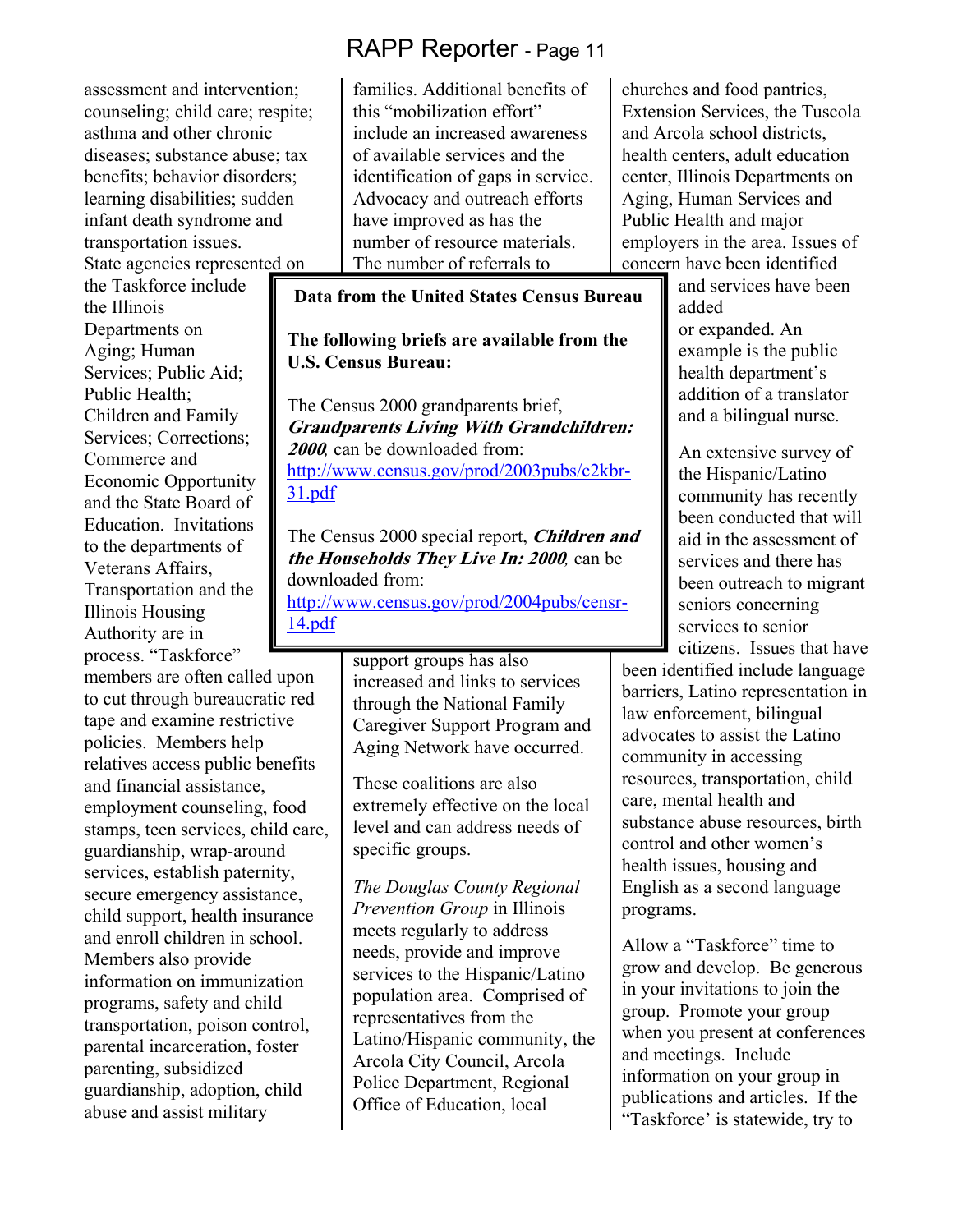meet at various locations to accommodate membership.

Whether on the state or local level, these partnerships are an effective tool in advocating for relatives raising children. Fewer families will fall through the cracks and go years without assistance, fewer children will be at risk of entering or reentering the foster care system and relatives may finally feel that they are not alone in their efforts to provide a loving, safe and stable home to millions of children.

#### **RAPP State Taskforces**

Public State Agencies that are part of the *RAPP State <i>Initiative* bring attention to the issue of relative caregiving at the state level. One of the ways programs do this is by meeting the RAPP requirement that State programs initiate a RAPP State Taskforce. These Taskforces, like the Illinois TaskForce above, bring together key stakeholders from around the state to address the issues faced by relative caregivers. Taskforce representatives are from agencies and organizations across the state. They meet regularly and have succeeded in bringing attention to the issue of relative caregiving, resulting in recognition of the challenges faced by caregivers and, in many cases, in legislative changes benefiting caregivers. Here are some examples of the activities of other RAPP Taskforces:

The **Texas Relatives as Parents Program (RAPP) of the Texas** 

# RAPP Reporter - Page 12

**Department on Aging** in collaboration with *the Texas Legal Services Center* convened the Texas Kincare Taskforce in September of 2002. The Texas Department on Aging sent out the invitations to the Taskforce, casting a broad net. Taskforce members include staff from leading state agencies, nonprofits and advocacy organizations in Texas that have a role in kincare. In addition to the Texas Department on Aging, members include Texas Legal Services Center, the Texas Cooperative Extension at Texas A & M University, the Texas Department of Children and Protective Services, AARP, the Area Agencies on Aging of Texoma and of the Capital Area, Texas Federation of Families for Children's Mental Health, Texans Care for Children, Casey Family Programs, the University of Texas School of Social Work, the University of North Texas Department of Applied Gerontology, the Texas Welfare Reform Organization, the Women's Advocacy Project, and several other agencies, organizations and individuals.

The most recent accomplishment of the Texas Kincare Taskforce was the firstever statewide Kincare Symposium. Held June 17 and 18, 2004 in Round Rock, Texas (a city near Austin), the Symposium brought together kincare families and professionals to address the practical, legal, and public services issues of relative caregiving families. The

program qualified for continuing education credits for Social Workers, Licensed Professional Counselors and Attorneys. There were approximately 175 attendees. One especially well received feature of the Symposium was a Children's Activity Room. This allowed the children to have two days of fun while their caregivers had two days of networking and learning. The Children's Activity Room was staffed by volunteers from Dell Computer Corporation.

To provide sustained attention to kincare, the Texas Kincare Taskforce has decided to incorporate as a Texas nonprofit and to seek recognition from the IRS as a 501 (c)(3) organization. This will permit increased funding from local sources. In addition to the Symposium and spurred on by the Texas Cooperative Extension at Texas A & M University, the Texas Kincare Taskforce has also developed several new support groups in Texas. As a member of the Texas Kincare Taskforce, the Texas Cooperative Extension has established the Grandparents Raising Grandkids website, at http://grandparentsraisinggrandk ids.tamu.edu/grandparents.htm. This website provides links to information about public services.

The Texas Kincare Taskforce has also published two brochures: *Kincare Choices*, and *Consent to Medical Treatment*. *Kincare Choices* focuses on child custody for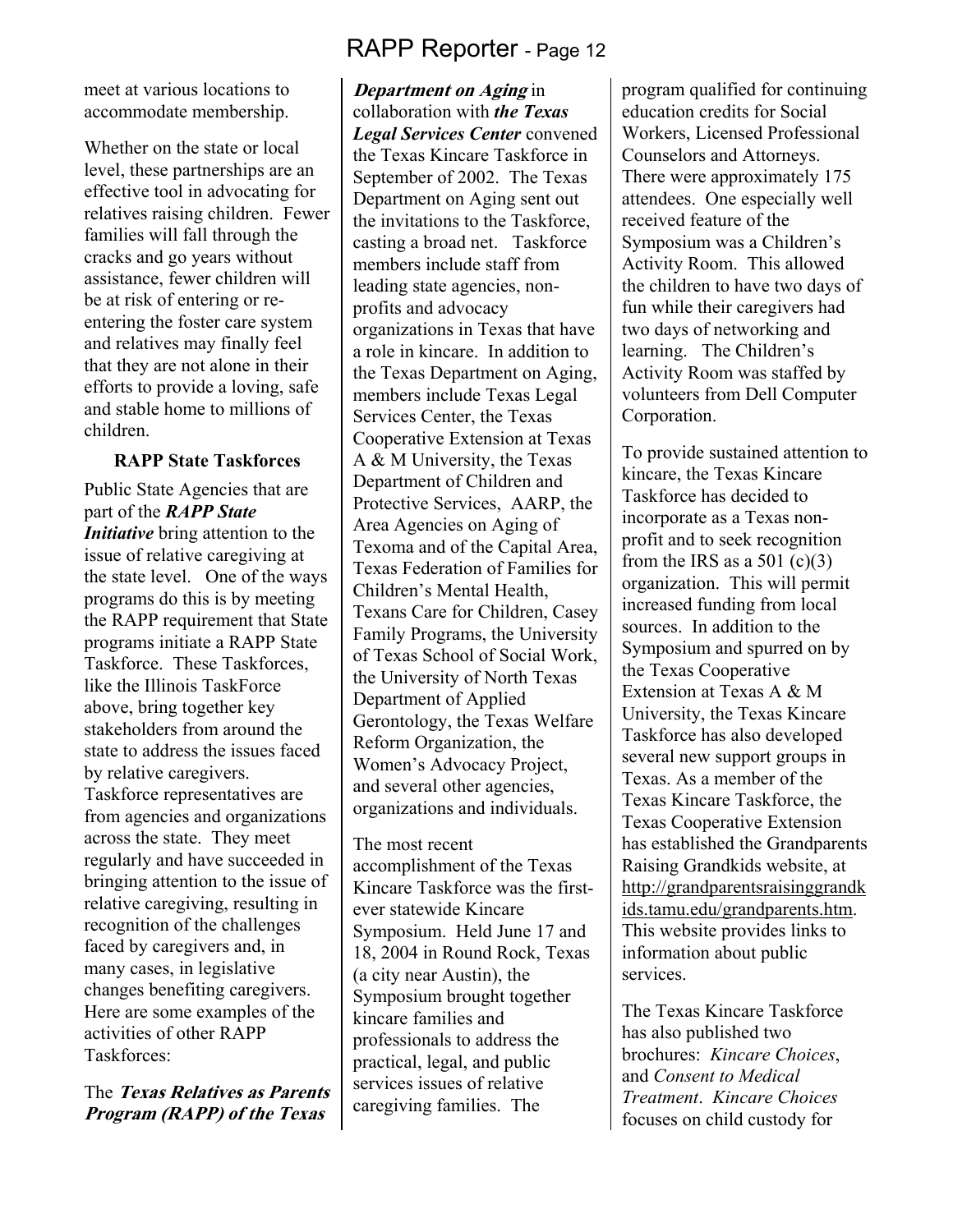relatives in Texas. The *Consent to Medical Treatment* brochure contains the Texas form for relatives to consent to medical treatment and has instructions for completing the form. Each brochure is available in English and Spanish.

Further information about the Texas Kincare Taskforce can be obtained from Bruce Bower, Texas Legal Services Center, Suite 1100, 815 Brazos, Austin, TX 78701; Phone: 512-477- 6000; Fax: 512-477-6576; Email: bbower@tlsc.org.

#### **The Missouri RAPP State**

**Taskforce** has been very busy working on the issues of Relatives as Parents. Ten new Taskforces have been formed across the state providing a variety of opportunities for relative caregivers. Several of the new taskforces have utilized the *Parenting the Second Time Around curriculum* (of the Cornell Cooperative Extension, NY see the resource section of this newsletter), others have expanded already existing support groups. Minieducational sessions have been held, workshops on the important issues faced by relative caregivers have provided them with information and resources and several resource guides have been printed in different areas of the state. A Newsletter provides continued communication on various topics, books have been purchased and housed in the public library and events for both relative caregivers and the

children in their care have been planned.

Several small grants have been obtained from the Children's Trust Fund in Missouri. Some were used to assist with the formation of *the Missouri Grandparents/Kinship Caregiver Coalition* as a state group. In the St. Louis area, the *Gateway Grandparents/Kinship Network* received funds to provide 10 mini-educational sessions for relative caregivers and to develop the *Kinship Care Newsletter.* Additional funds were granted to assist with the "*Sock-It-To-Me Saturday"*  respite event for both relative caregivers and the children in their care.

*The Missouri Grandparent/ Kinship Caregiver* Coalition has also initiated discussions with several legislators to create a bill for De Facto Custody for relative caregivers. This legislation would ensure a stable home environment for children by setting a time frame for children left with grandparents (or other relative caregivers) after which the relative caregiver would have De Facto Custody. The hope is that the legislation will prevent children from being bounced back and forth between parents and relative caregivers. For more information on the Missouri Taskforce, please contact Betty Reinsch, RAPP State Coordinator, at: ReinschE@missouri.edu.

**The Kansas RAPP State Advisory Taskforce** held its first meeting on November 20, 2002. The Taskforce began with eighteen members and has now grown to a membership of fifty, with forty-five RAPP Partners available to work on caregiver initiatives. The Taskforce consists of numerous grandparent and relative caregivers, state and local agencies, private organizations, attorneys, in the public and private sector, counselors and private businesses who work with relative caregivers and/or are themselves raising relative children. The Taskforce meets quarterly and serves as a focal point for information on relative caregiving programs and policies. It strives to increase the development of services to relative caregivers and their families.

Taskforce members advocate on behalf of relative caregivers in a number of ways including testifying on proposed legislation that would have an effect on caregivers and help disseminate information on the issues faced by relative caregivers.

The Taskforce is working on developing a resource brochure and planning a conference for grandparents and other relative caregivers in April, 2005. Subcommittees have been formed to work on these initiatives. The Secretary of the Kansas Department on Aging is informed of the progress of the program and makes recommendations regarding legislative and policy issues to the Secretary.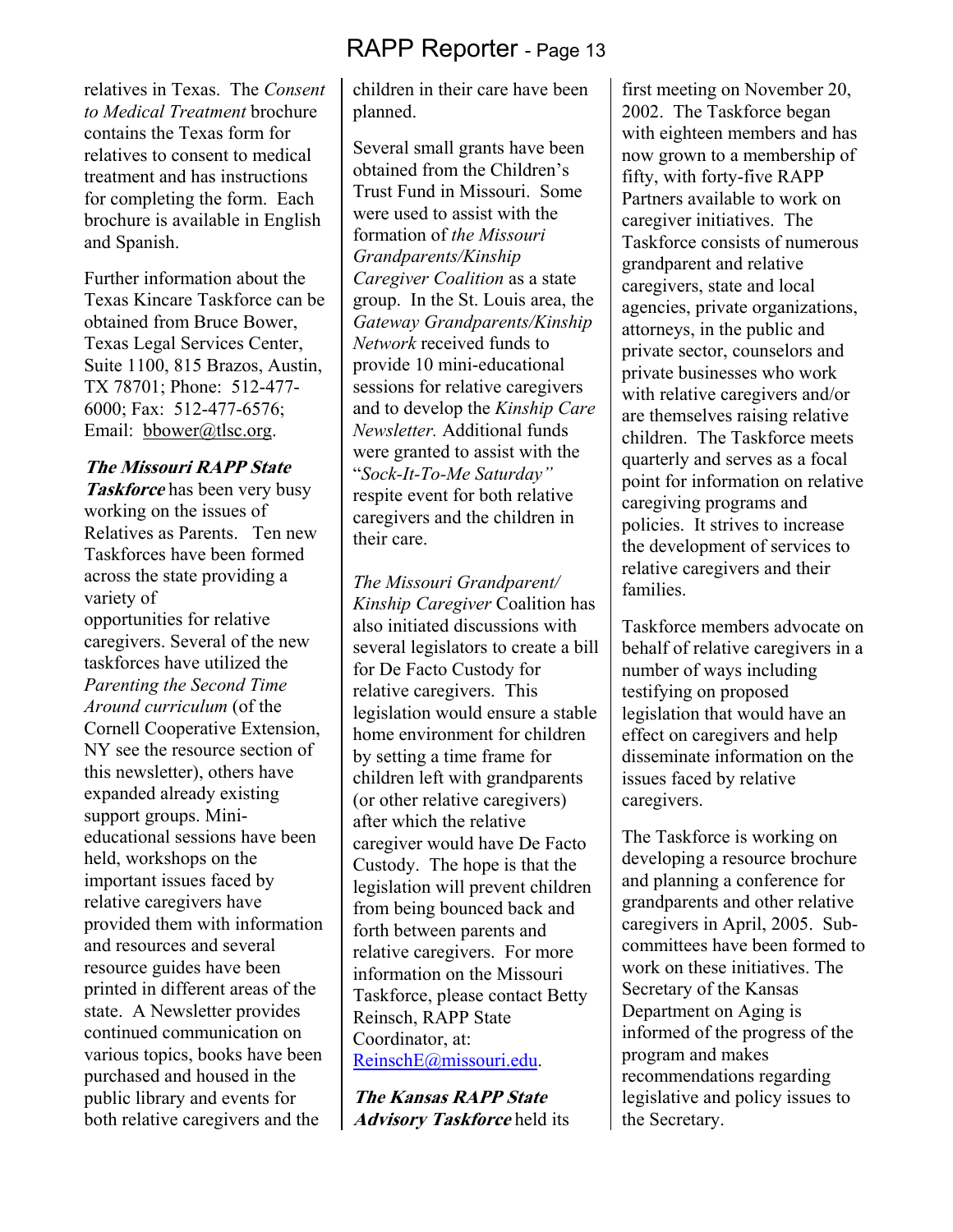For more information on the Kansas Advisory Taskforce of the Kansas Department on Aging (KDOA) please call Marva Williams, Telephone: (785) 291-3357; FAX: (785) 296-0256, E-Mail: marvaw@aging.state.ks.us Or visit the KDOA online at: http://www.agingkansas.org.



#### *Connecticut's State Unit on Aging The Grandparents As Parents Support Network*

(GAPS) is a Connecticut statewide network that includes state agencies, local agencies and grandparents who provide education, training and support group facilitation to grandparents raising children. Some of the activities of the Network include a  $2<sup>nd</sup>$  Annual Grandparents Day Family Fair, an opportunity for grandparents to receive information, resources and a day of fun for the children; the *Connecticut Grand Rally,* held on September 8, 2004 at The State Capitol to educate the Connecticut legislators, the media and the community on the important policy issues of grandparents and other relatives raising kin; and the Grandmother's Circle Conference, which focused on grandmothers and grandfathers who are raising kin. **C**onference topics included guardianship, financial assistance, legal issues and stress management.

*The Kinship Care Legal Taskforce* was developed as a subcommittee of the GAPS network to improve the quality and quantity of legal information and assistance that is available to kinship caregivers. The TaskForce received a Partnership in Law and Aging grant for the 2003- 2004 award period to develop educational seminars on kinship legal issues. Representatives from across the state, including from the probate courts, Department of Social Services, Connecticut Legal Services and the Department of Children participated on the panel. The topics of the seminars included options for guardianship, financial assistance, housing and the special needs of children. The seminars were conducted throughout the state at institutions of higher education in Connecticut and included over 100 participants at each seminar from various disciplines including social workers, lawyers and court and state agency personnel. For more information on the RAPP Connecticut State TaskForce, please contact the Connecticut State RAPP Coordinator, Donielle Rooks, Connecticut Department of Social Services, Elderly Services Division, at: (860) 424-5862; Fax: (860) 424-4966 or E-mail: donielle.rooks@po.state.ct.us.

> **Grandparent Legislative Update**  Jaia Peterson Public Policy Director Generations United

#### **Current Federal Legislation**

#### **National Family Caregiver Support Act**

- Designed to provide support services to informal family caregivers providing care to older relatives with serious illness or disability;
- Signed into law as part of reauthorization of Older Americans Act in November, 2000;
- Includes grandparents and older relatives raising children, related to a child by blood or marriage who are 60 years of age or older, live with the child and are their primary caregiver, with or without a legal relationship;
- Services under the Act include *information about available services; assistance in gaining access to services; organization of support groups and caregiver training; respite care; and supplemental services to complement the care provided by caregiver;*
- States have the *option* to use 10% of the funds under the Act to provide services to grandparents and other relatives raising children;
- Services are provided by Area Agencies on Aging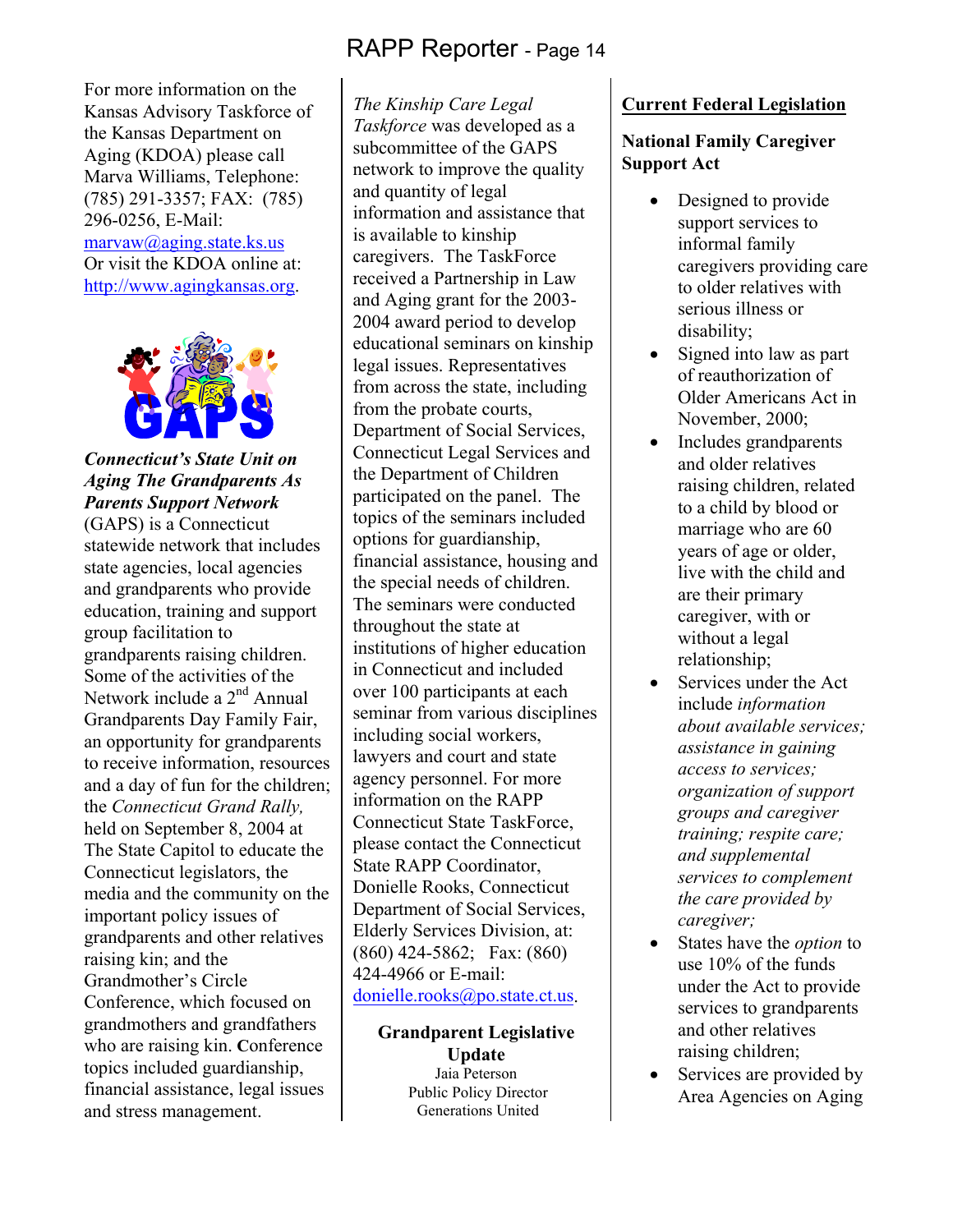(AAAs) or those with whom they contract.

#### **LEGACY: Living Equitably – Grandparents Aiding Children & Youth Act**

Signed into law in December, 2003 as part of the American Dream Downpayment bill. The Act provides for:

 $\checkmark$  the creation of national demonstration projects with the Housing and Urban Development's (HUD's) Section 202 elderly housing program to develop housing specifically for grandparents raising their grandchildren;  $\checkmark$  the completion of a national study of the housing needs of grandparents raising grandchildren; and  $\checkmark$  specialized training, education and outreach to HUD personnel regarding

legal issues confronted by grandparent and other relative-headed families.

#### **Proposed/Pending Legislation**

#### **Kinship Caregiver Support Act**

In July 2004, Senators Hillary Clinton (D-NY), Olympia Snowe (R-ME), and Tom Daschle (D-SD) introduced the

Kinship Caregiver Support Act (S. 2706). This bill will:

> • *Establish a Kinship Navigator Program:* Grants would be provided to states or large metropolitan areas to establish hotlines/ helpdesks to provide coordinated information and assistance to caregivers about local resources available to them such as family support services, child care, legal services, Medicaid, respite care, mental health and substance abuse treatment and support groups;

• *Establish a Kinship Guardianship Assistance Program* to allow states to use Title IV-E federal funding to develop support for subsidized guardianship programs to assist relative caregivers and their children; and

• *Ensure that Relatives are Notified when Children Enter Foster Care.* 

The senators are currently seeking additional cosponsors. A companion bill has not yet been introduced in the House.

#### **Ronald Reagan Alzheimer's Breakthrough Act of 2004**

In June, Senators Barbara Mikulski (D-MD) and Kit Bond (R-MO) introduced the Ronald Reagan Alzheimer's Breakthrough Act of 2004 (S.2533). Among the provisions for caregivers, the bill also provides support for

grandparents raising children. Relevant provisions call to:

- Double the funding for the National Family Caregiver Support Program up to \$250 million; and
- Provide grants to the states to create Lifespan Respite Care Programs for caregivers of all ages.

Specifically states would use grants to:

- $\checkmark$  Inform the public about respite care;
- $\checkmark$  Increase respite care services to meet unmet needs;
- $\checkmark$  Improve access and quality of available services; and
- $\checkmark$  Recruit and train respite care workers/volunteers.

The bill has 62 cosponsors.

A House companion bill was introduced by Representative Edward Markey (D-MA) and Chris Smith (R-NJ). It has 22 cosponsors.

 For more information about these bills contact Jaia Peterson, Public Policy Director, Generations United at jpeterson@gu.org or 202-289-3979.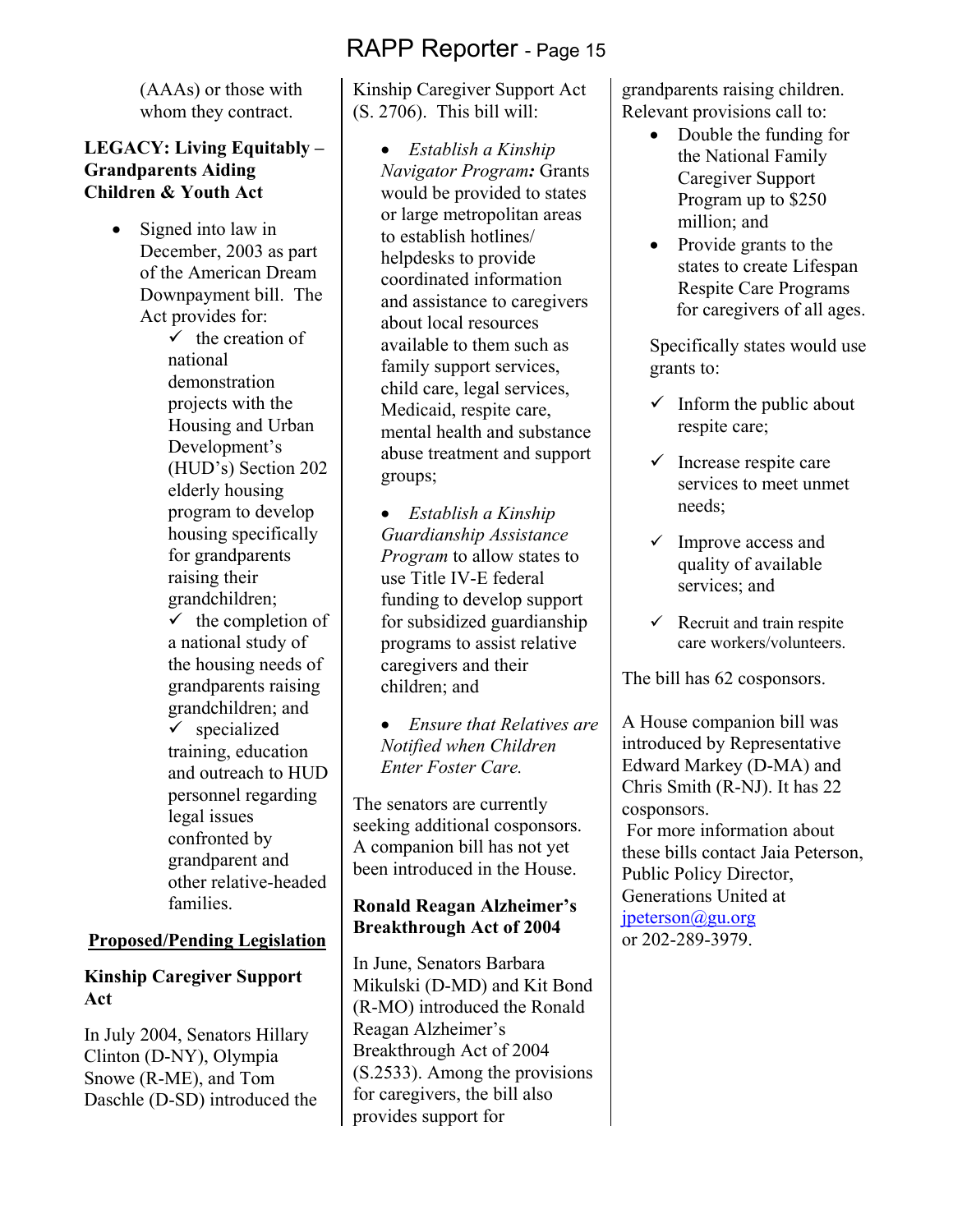

**Petal Association for Families Develops the Grandfamilies Health Watchers Program**  Sylvia Forster, Executive Director Petal Relatives As Parents Program

Where can you find grandparents raising grandchildren exercising with their eight and nine year olds and learning about healthy lifestyles together?

#### It's happening in Petal Association's *Grandfamilies Health Watchers Program* in

Petal, Mississippi through a one year \$30,000 grant funded by the Johnson & Johnson/Rosalynn Carter Institute (JJ/RCI). This exercise and healthy lifestyles intergenerational grant was awarded in August, 2004 to the Petal Association for Families R.A.P. participants in Petal, Mississippi. The Johnson and Johnson/Rosalynn Carter Institute jump started the program with a trip to Johnson and Johnson headquarters in New Jersey and an aweinspiring meeting with First Lady Rosalynn Carter, who offered personal insights and words of encouragement to all grantees.

Every week 20 grandfamilies (20 grandparents and 42

# RAPP Reporter - Page 16

children) come together from 6 to 8 p.m., to exercise and learn about healthy lifestyles. Grandparents, many in their early 70's, are stretching, bending, and even crunching together as a group. A unique partnership with the Health Management Connection, a cardiac rehabilitation center, allows physical monitoring and planned, scientific exercise regimens. Physical data is kept for every participant and progress will be monitored at three month intervals. While grandparents stretch and bend, grandchildren are burning calories at the local YMCA, the other partner in the program. Grandkids, ages 5 to 15 years, are aerobic dancing, weight training, and swimming. All activities are targeted to keeping the grandchildren active as well as socially engaged.

NO MORE JUMBO FRIES MORE FRUITS AND VEGETEBLES… LESS FAT is what all grandfamilies are hearing in their weekly education sessions. Better eating habits are put into practice once a month when a healthy meal is served. Each family receives a recipe they can use at home. Information is also provided at each session on topics such as Type II diabetes, risks factors associated with obesity, proper nutrition for children, and healthy snacks. Pedometers are given to all the grandparents and monitored weekly with the ultimate goal of 10,000 steps a day. That's a real challenge for several of the

grandparents who have had (or need) knee replacements and others who suffer from arthritis and back ailments. At home exercise routines are encouraged and kept on track through weekly phone calls coupled with a once-a-month in-home visit. We are looking forward to healthier, happier and trimmer grandfamilies by the end of Year One!

For more information on the Grandfamilies Health Watchers Program, please contact Sylvia Forster, Executive Director, Petal Association for Families at:

Brightpaff@aol.com or call (601) 582-0909.

**The Florida Kinship Center**  Anne Strozier University of South Florida's School of Social Work

The Florida Kinship Center at the University of South Florida's School of Social Work was established in 1998 to meet the needs of the 370,000+ children being raised by relatives in our state. That number puts Florida as the fourth highest in the nation in the number of children being raised by relatives, trailing only California, Texas, and New York.

The Florida Kinship Center offers a toll-free "warmline" that provides emotional support and referral information to caregivers statewide (1-800- 640-6444 in Florida and 1-813- 974-8414 outside of the state). In addition, the Center coordinates a statewide network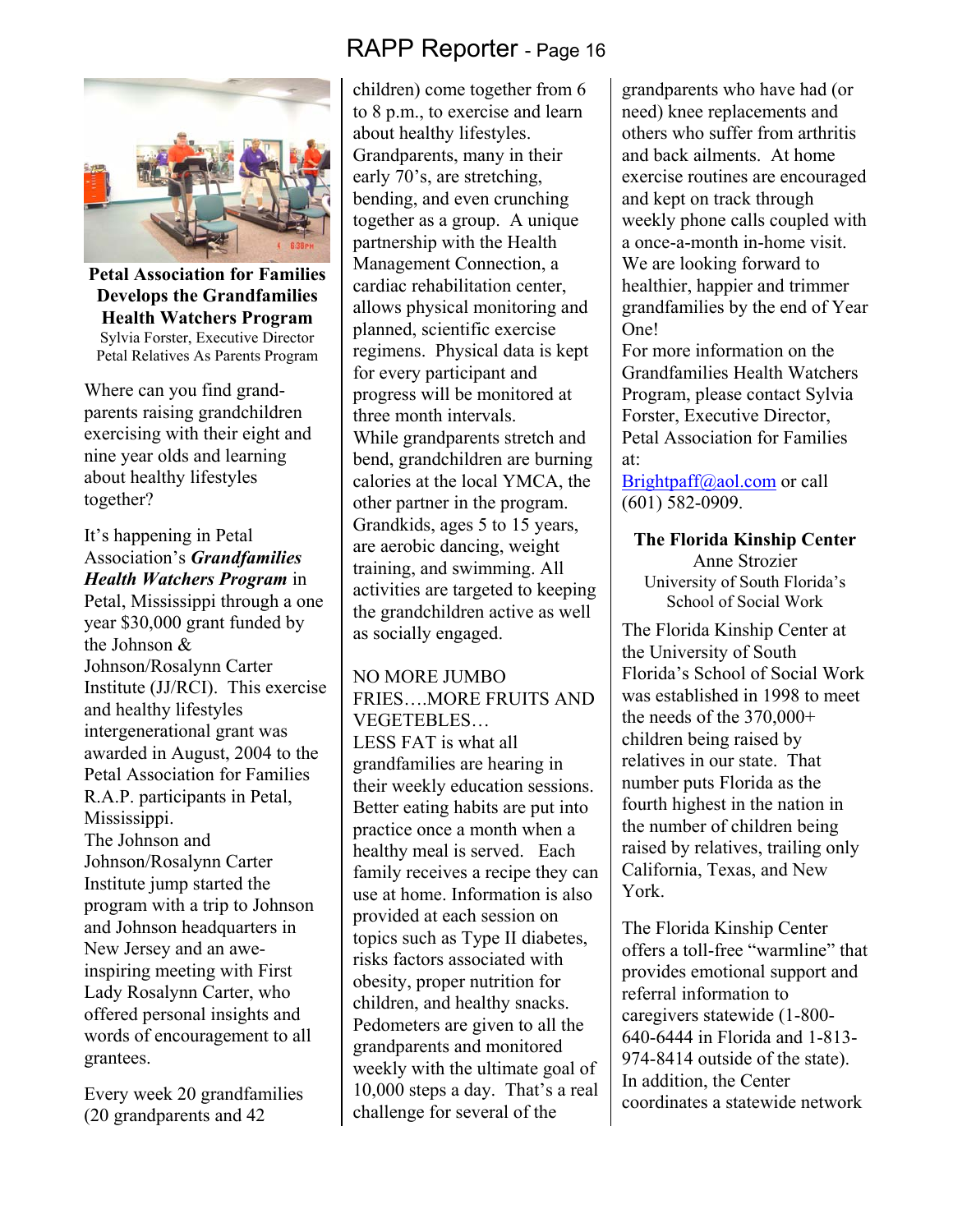of support group and provider agencies, produces evidencebased programming, training and technical assistance and has

a greatly enhanced website.

In March of this year, the Center sponsored its third annual "*Rally in Tally*." Caregivers traveled by bus to the state capital in Tallahassee and did a tremendous job of telling their stories to their legislators and educating them about the issues confronted by relative caregivers.

The Center was also proud this year to sponsor the publication of the second children's book on kinship care: *The Adventures of NanaCat and Her Children: "Someone New." (See the resource section of this newsletter for order information).*

On October 15th, the Center will present its 3rd Annual Conference for caregivers and service providers entitled: *"Legally Yours:" Kinship Care, Florida Law and the Nation.* This day long conference is cosponsored with AARP-Florida and the Hillsborough

Association of Women Lawyers. For more information on the Center and the conference, visit their website, www.flkin.org.

#### *Lean On Me: Support and Minority Outreach for Grandparents Raising Grandchildren*

A recent report, *Lean on Me: Support and Minority Outreach for Grandparents Raising Grandchildren* is now available. The report is the result of AARP's research to increase knowledge about:

- Effective promotion, recruitment methods, start-up and sustaining strategies and characteristics of support groups for grandparents raising grandchildren from both the grandparents point of view and the support leaders' point of view;
- $\triangle$  The specifics about support groups, including how they function, where they are located, who attends, size of groups and various other characteristics;
- $\triangle$  The needs of and most effective ways to conduct outreach to minority grandparent caregivers, including how they are served by support groups as well as other forms of outreach and support.

The AARP research included focus groups across the nation and a national survey of support groups. The report outlines the research findings. To obtain a free copy of the report, write to:

AARP Fulfillment 601 E Street, NW Washington, DC 20049

Include stock number D18036 and indicate how many copies of the report you would like to receive.

*The report is also available on the AARP Grandparent Information Center's newly updated website: www.aarp.org/grandparents. Check out the new look and the updated information!* 

**Generations United's 2nd National Symposium on Grandparents and Other Relatives Raising Children**  Brent Elrod, Manager

Policy and Program Generations United

On July 7-8, 2004, Generations United and co-sponsors AARP, American Academy of Pediatrics, The Brookdale Foundation Group, Casey Family Programs, Children's Defense Fund and Child Welfare League of America, convened the  $2<sup>nd</sup>$  National Symposium on Grandparents and Other Relatives Raising Children in Washington, D.C. 35 experts from throughout the U.S. joined together to assess our progress in effectively meeting the unique needs of kinship care families.

While there was much to celebrate in the seven years since the first symposium was held, such as inclusion of grandparent and other relative

caregivers in the National Family Caregiver Support Program and passage of housing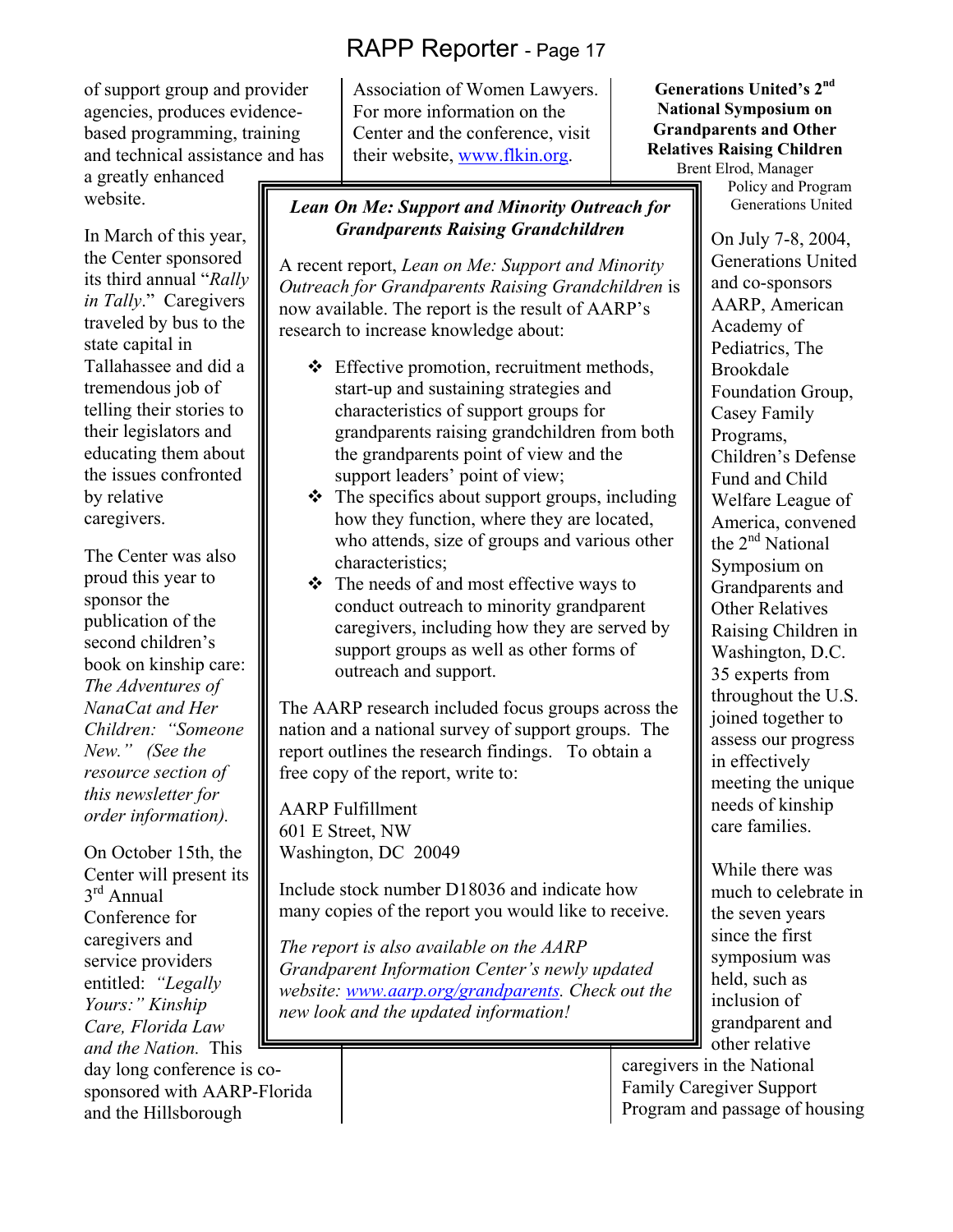legislation called LEGACY – Living Equitably: Grandparents

Aiding Children and Youth, there was consensus that much was still to be accomplished.

Using a format that included discussion papers, brief presentations and large and small group discussions, attendees considered the multiple issues grandparent and other relative-headed families often confront. This helped the participants generate concrete recommendations for our collective future work on behalf of grandparent and relative care families in areas such as outreach and access, legal and financial, and health education.

A "blueprint for action" for the coming five years will be published shortly. Visit www.gu.org to review and download the document and pledge to help promote an improved quality of life for kinship care families.

**RAPP GOES TO PRISON** Marilyn Hammond Sr. Pat Davis Lutheran Social Services of Illinois

**WHY TAKE RAPP TO PRISON?** 

Unlike when men are arrested, when a mother is charged with a supportive role in such situations.

# **Talking to Children About the War and Terrorism**

The following websites offer many resources for parents (caregivers), teachers and other educators who work with children and families about terrorism and the effects of the terror attacks on the World Trade Center and the Pentagon on the mental health of caregivers and children. Other materials address helping people deal with war and terrorism. Some are available in English and Spanish:

- ❖ The American Academy of Pediatrics, http://www.aap.org/terrorism/index.html
- The University of Minnesota Extension Service, www.extension.umn.edu/administrative/disasterres ponse/terrorism.html
- ❖ Purdue Extension. http://www.ces.purdue.edu/terrorism
- ❖ North Carolina Cooperative Extension, www.ces.ncsu.edu/depts/fcs/smp9/talking.htm
- Cornell Cooperative Extension, http://www.news.cornell.edu/releases/March03/kid s.war.talk.SSL.html
- The National Association of School Psychologists, www.nasponline.org/NEAT/children\_war\_general. html.
- The Child Advocate: www.childadvocate.net/disaster.htm

crime her family has to make arrangements for the care of her children quickly. Well over half of the children become the responsibility of their grandparents, great-grandparents or great aunts who often come from urban poverty situations. RAPP can play a significant

school issues as well as the expenses of food and clothing. Relative caregivers need support and encouragement as they care for the children. It is not easy to talk about a daughter in prison. Grandparents are ashamed and may not want to talk about the parent's

whereabouts. An opportunity to talk with others in their same situation allows them to be

**HOW CAN RAPP HELP?** 

Relative caregivers responsible for the care of the children of incarcerated mothers have similar needs as any other relative caregiver. The children miss their moms and there is always the question of when she will come back home. There are housing, medical, mental health and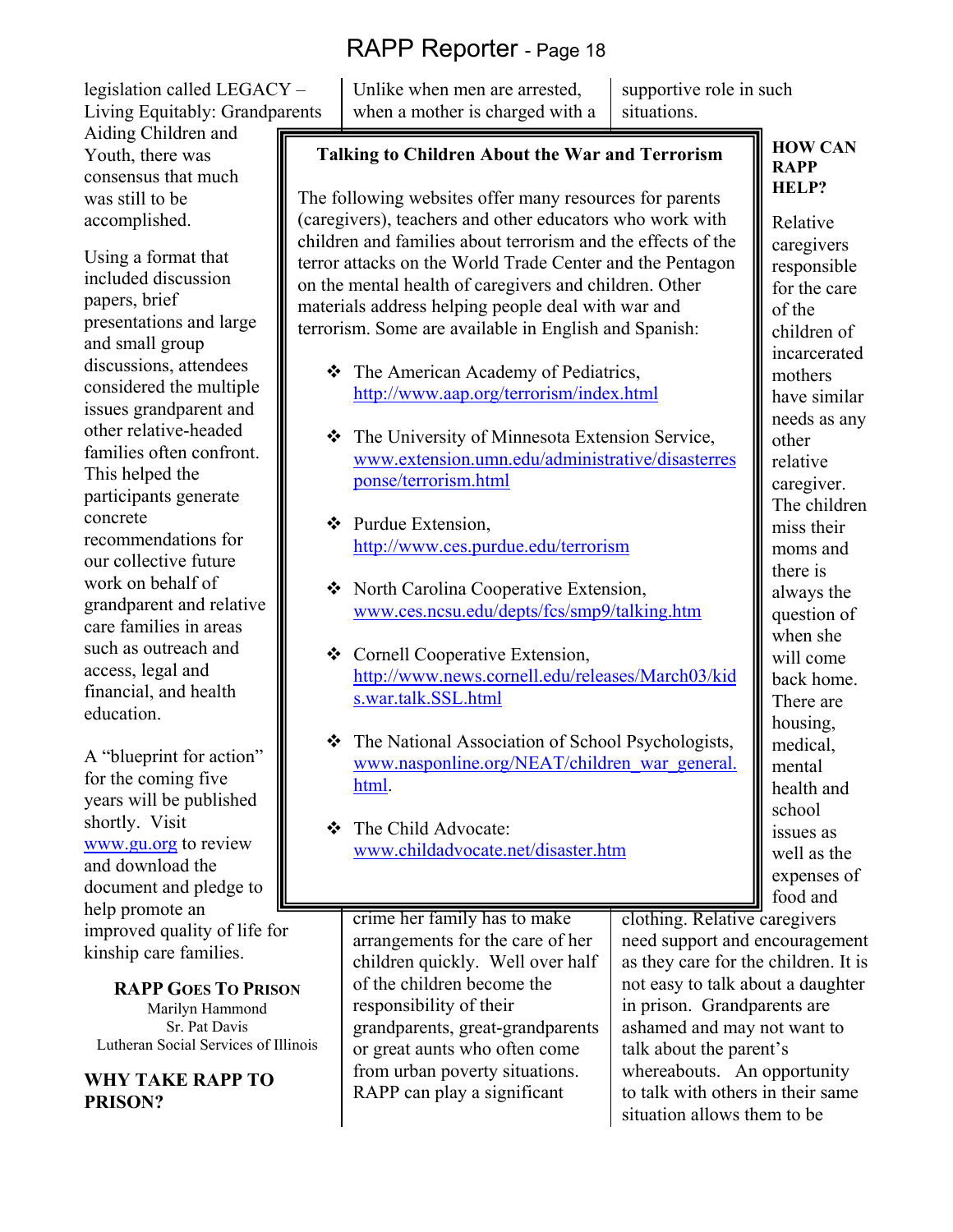honest and forthright about their concerns. They quickly learn that they are not alone in their dilemma. They encourage and answer one another's questions and, most important, support each other.

#### **The Brookdale RAPP in Illinois**

For some years *Lutheran Social Services of Illinois* has had a transportation service to bring families to the prisons so children could visit their mothers. The prisons learned that they could trust our program and cooperated when we asked to make RAPP a part of the prison visits. Here's an example of a typical RAPP day at the prison: The prisons provide the names of the mothers who would like to see their children; A letter of invitation is sent to those families, who then register for our bus trip to the prison; We leave Chicago at 7:30am on a Saturday for a three-hour trip to prison with children and their relative caregivers (Donors pay for the buses);At prison we have free time and lunch so that the caregivers can talk with moms, usually their daughters, and visit with their children: After the free time and lunch, caregivers leave for a quiet room to join the "RAPP circle" and have their one hour support group. Since our leader has been a foster parent and is well informed on prison issues, she is able to facilitate the conversation in a helpful direction. Sometimes,

# RAPP Reporter - Page 19

we have a speaker. During the support group, the children have the full attention of their moms in a nearby gym. After the prison trip our RAPP coordinator often follows up with phone calls just to say hello or to share specific information caregivers requested. Everybody gains when RAPP goes to prison. The mothers and children enjoy time together, the caregivers have time to regroup, share and support each other and the RAPP Facilitator offers support and information. The result is the provision of services to our favorite people: relative caregivers and the children in their care.

For ideas about how this program could work in your state, contact Marilyn Hammond or Sr. Pat Davis, RAPP Facilitators, at (773) 476-1452.

#### **RELATIVE CAREGIVER RESOURCES**

*The Adventures of Nana Cat and Her Children*, by Maureen Catherine. For a copy of the order form, visit the Florida Kinship Center's website: http://www.flkin.usf.edu/pages/i ndex.asp.

The following training video tapes are now available: **Kinship Care: Relative Caregivers Speak Out**, a panel of relative caregivers respond to a series of questions about kinship care including the emotional and transitional issues they and the children in their care have experienced, how they establish relationships and

authority with the children in their care; approaches used to help children adjust to care and separation from their parents; interaction with birth parents and children; and how incarceration, substance abuse and the parent's absence impacts the children and relatives;

#### **Kinship Care: Birth Mothers**

**Speak Out,** a panel of birth mothers respond to a series of questions about having children who were once in the care of relatives. Birth mothers discuss how they explained to the children the reason they were living with relatives, how they interacted and were involved with the relative and their children, how their children were affected by their incarceration, substance abuse absence or inability to care for them and the challenges and approaches used to reunite with their children; and

#### **Kinship Care: Teens and Young Adults Speak Out**, a

panel of teenagers and young adults respond to a series of questions about living or having lived in kinship care. Panelists discuss how they felt about living with relatives; the challenges and adjustments they faced as they accepted their relatives in a parental role; how their parents incarceration, substance abuse and absence affected them and how those feelings were displayed; what explanations they received for their parents absence and their response; what interactions and supports from birth parents and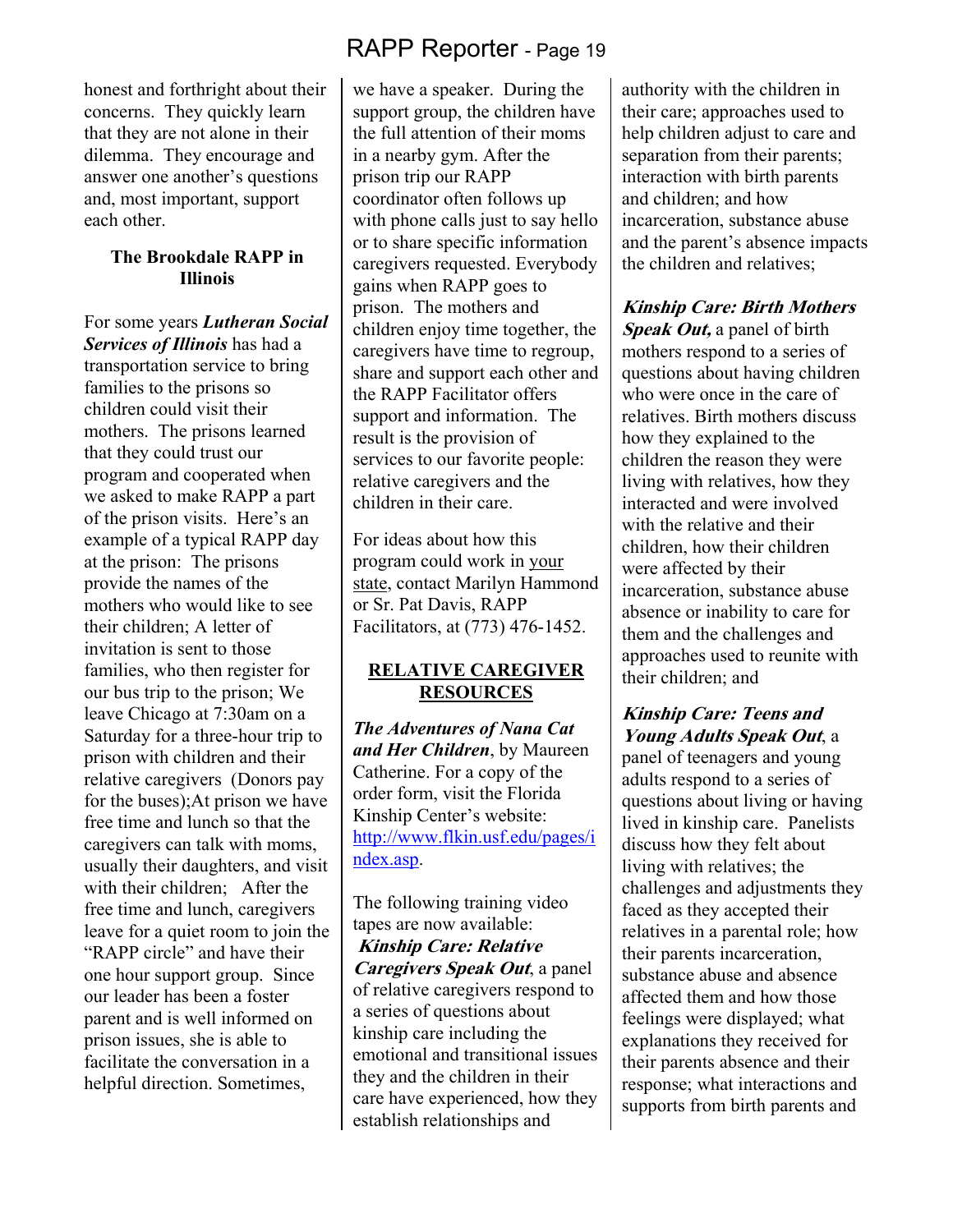relatives helped them adjust to being cared for by relatives and what were the challenges faced to reunification with parents and separation from relatives.

Discussion topics and questions accompany each video and the videos are recommended for

caregivers, birth parents, support groups, trainers, professionals providing services to relative caregivers and community and religious organizations. Each tape costs \$85 and can be ordered from: Dr. Joseph **Crumbley** The Pavilion 261 Old York Road Suite 620A Jenkintown, PA 19046 (215) 884-7889 or Fax: (215) 881- 7787; E-mail: office@drcrumble y.com or visit his website: www.drcrumbley.c om.

#### **From AARP**

AARP's Grandparent Information Center (GIC) is updating their Grandparent Support Database. See the enclosed form to register your support group on GIC's database right away!

#### **From Generations United**

Generations United has recently updated and published the following two fact sheets to assist grandparents and other relatives caring for children:

*Grandparents and Other Relatives Raising Children: Housing Needs and Challenges.*  The fact sheets will soon be available for order and can be downloaded at GU's website, www.gu.org . In addition, the highly anticipated blueprint form the  $2<sup>nd</sup>$  National Expert

#### **Talking to Children About the War and Terrorism**

The following websites offer many resources for parents (caregivers), teachers and other educators who work with children and families about terrorism and the effects of the terror attacks on the World Trade Center and the Pentagon on the mental health of caregivers and children. Other materials address helping people deal with war and terrorism. Some are available in English and Spanish:

- The American Academy of Pediatrics, http://www.aap.org/terrorism/index.html
- The University of Minnesota Extension Service, www.extension.umn.edu/administrative/disasterres ponse/terrorism.html
- $\triangle$  Purdue Extension, http://www.ces.purdue.edu/terrorism
- ◆ North Carolina Cooperative Extension, www.ces.ncsu.edu/depts/fcs/smp9/talking.htm
- Cornell Cooperative Extension, http://www.news.cornell.edu/releases/March03/kid s.war.talk.SSL.html
- The National Association of School Psychologists, www.nasponline.org/NEAT/children\_war\_general. html.
- The Child Advocate: www.childadvocate.net/disaster.htm

*Grandparents and Other Relatives Raising Children: Caregiver Support Groups; and* 

Symposium on Grandparents and Other Relatives Raising Children, held on July 2004 will also be ready shortly. Entitled, *"Grandparents and Other Relatives Raising Children: The Second Intergenerational Agenda,"* this comprehensive document provides an overview of the successes of the first symposium in 1997 and presents twentyeight recommendations for ACTION in order to continue to help grandparents, other relatives and the children they raise. The Action Agenda will be available on GU's website, www.gu.org.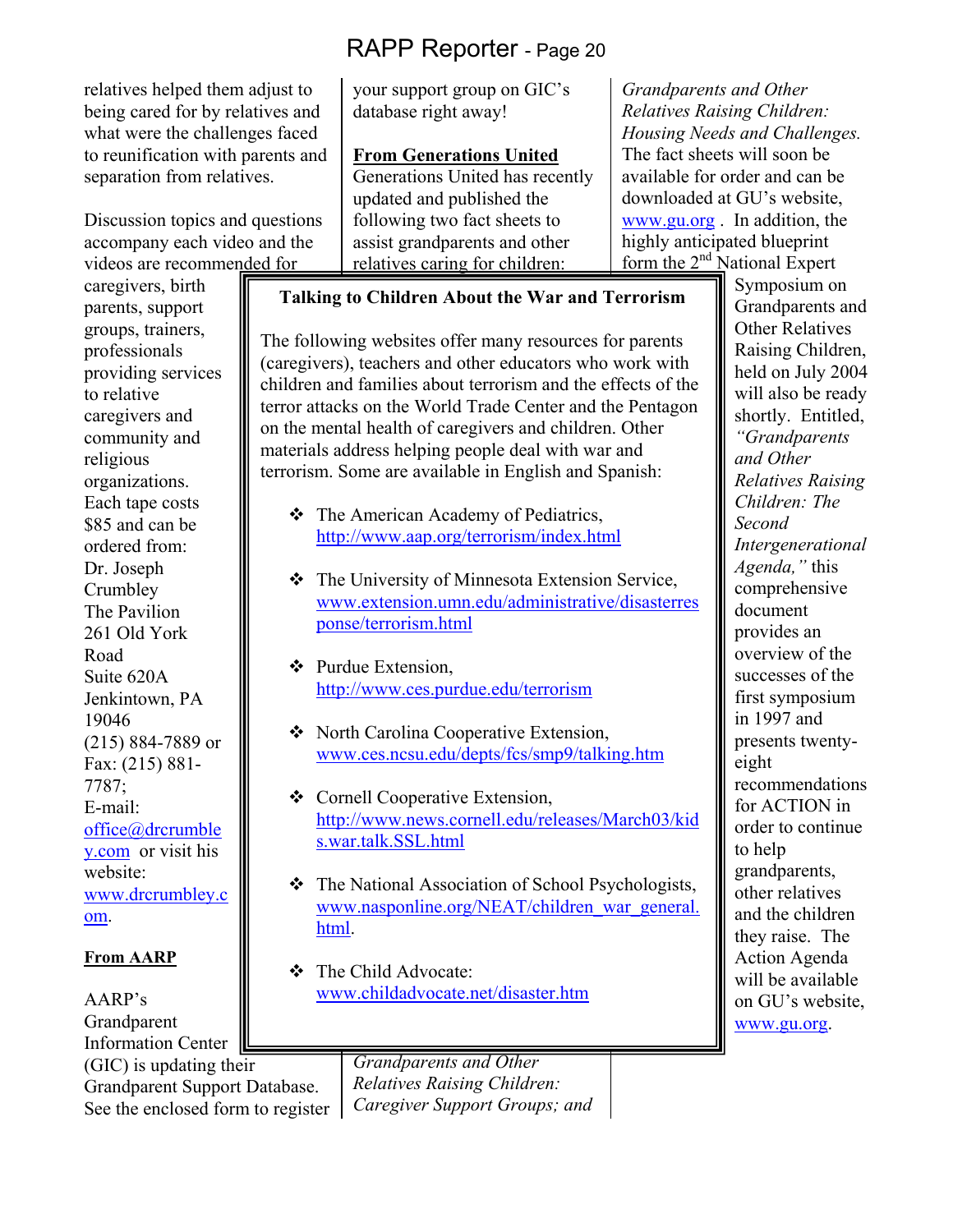#### **From The Administration on Aging**

Information about the National Family Caregiver Support Program (NFCSP) is available on AOA's website. Please visit www.aoa.gov. Look for the AoA Resource Rooms and click

on "caregivers." You can also subscribe to AoA's E-News, AoA's monthly enewsletter on their website. AoA e-News offers up-todate information for those working in the aging and healthcare fields.

#### **From The Children's Defense Fund**

*Summary of the Kinship Caregiver Support Act* and *Checklist of Pending Federal* 

*Proposals Affecting Children in the Child Welfare System or At Risk of Coming to the Attention of the System.* These summaries as well as others are available at http://www.childrensdefense.org /childwelfare/legislative/default. asp.

*Kinship Care Resource Kit for Community and Faith-Based Organizations: Helping Grandparents and Other Relatives Raising Children.* This kit helps community and faithbased organizations understand what kinship care is; learn how

to offer services and support for relative caregiving families; discover what resources are available to these families; and find national and state organizations and resources. Available online at http:// www.childrensdefense.org/child welfare/kinshipcare/resourcekit/

#### **BEST PRACTICES MANUAL FOR SERVICE PROVIDERS ASSISTING KINSHIP CAREGIVERS IN THE STATE OF MICHIGAN**

As part of The Brookdale Foundation State RAPP initiative, the Michigan Office of Services to the Aging published a "Best Practices Manual for Service Providers Assisting Kinship Caregivers in the State of Michigan".

The manual was researched and written by Ms. Krista Powers, a Hartford Fellowship/MSW Intern from the University of Michigan, in response to needs identified through a survey completed by Michigan's sixteen Area Agencies on Aging. It contains resources and tools that can be adapted to provide the most appropriate and extensive services possible to kinship caregivers and the children in their care.

The guide has been distributed across the state to Area Agencies on Aging and local service providers to assist them in developing responsive and accessible services for kinship care families in their local communities.

The guide is available at the Brookdale Foundation's website, www.brookdalefoundation.org.

> default.asp. *Second Time Around: Grand Ideas for Grand Kids.* A literacy based curriculum guide for facilitating play-based groups for children being raised by grandparents. Includes resources and materials for 8-18 children's group sessions. Primarily for children who are ages 3-7 years of age. \$50.

*Second Time Around: Custodial Grandchildren Tell Their Stories. (Video)* Personal history of 12 diverse individuals who were raised by grandparents. Discussions focus on self-esteem, common emotions and family strengths. This 30 minute video is intended for professionals and family members. \$50*Grandparent's and Other Relative Caregiver's Guides.* Four guides to help caregivers learn about important issues affecting the children in

their care. The four topics are: child care and early education programs; food and nutrition programs; health insurance; and raising children with disabilities. The guides are available online at http:// www.childrens defense.org/chi ldwelfare/kinsh ipcare/guides.a sp.

*Expanding Permanency Options for Children: A Guide to Subsidized Guardianship Programs.* This guide serves as a basic primer on subsidized guardianship and describes and compares current state programs. The guides are available at: http://

www.childrensdefense.org/child welfare/kinshipcare/default.asp.

#### **More Cooperative Extension Resources**

**FROM CORNELL COOPERATIVE EXTENSION – ORANGE COUNTY**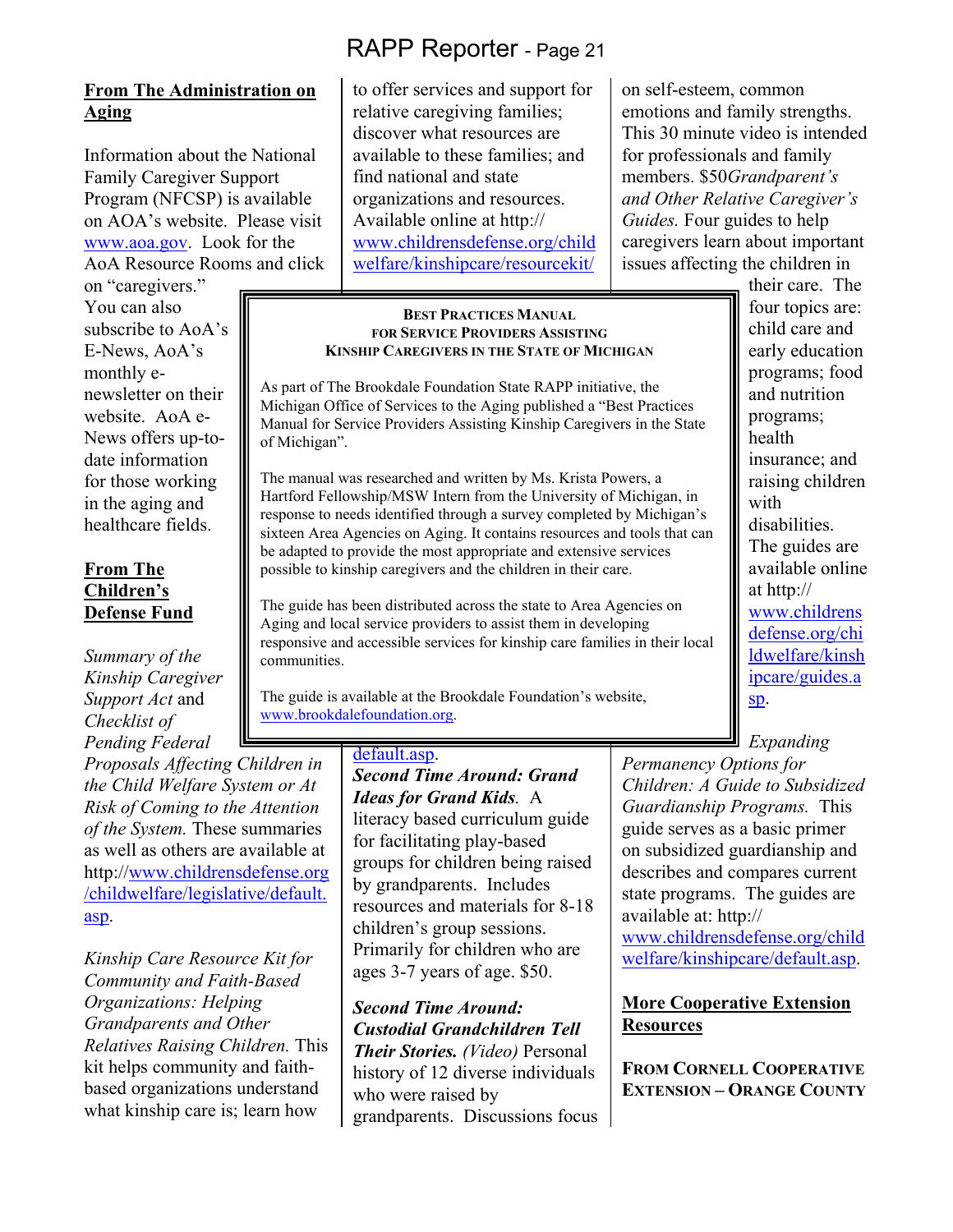*Parenting The Second Time Around, Second Edition.* A Cornell Cooperative Extension Workshop Series for Grandparents, Relatives and Others who are parenting again. This curriculum is designed for experienced Workshop Leaders, Professionals, Social Workers or Adult Educators. Topics include information about child development, discipline and guidance, acknowledging ambivalent feelings; rebuilding a family; legal issues (including a 2004 update); and advocacy. Cornell Cooperative Extension, Orange County. \$45.50, plus shipping and handling. To order: The Resource Center, Cornell University, P.O. Box 3884, Ithaca, NY 14852-3884 or order on their online bookstore,

www.cce.cornell.edu/store. or call (607)255-2080; Fax: (607)255-9946. Quantity Discounts are available.

#### **FROM WESTERN MICHIGAN UNIVERSITY COOPERATIVE EXTENSION:**

#### *Second Time Around: Grandparents Raising Grandchildren.* A

comprehensive guide for facilitating grandparent support groups. Easy to use, contains materials for 8-18 sessions. \$75

#### *Second Time Around: The Custodial Grandparent Family.*

Strengths and challenges of custodial grandparent families presented by 6 grandparents. Topics include: family formations, impact on

relationships, challenges, networking and resource issues. This 25 minute video is intended for professionals and family members. \$75

Professional training workshops are available by request. Mail or fax orders to: Western Michigan University, Department of Family & Consumer Sciences 1903 W. Michigan Avenue Kalamazoo, MI 49008-5322 Office: 269-387-3704; Fax: 269- 387-3353; Checks should be made payable to: WMU, Federal ID #386-007-327.

#### **Conferences**

**The 2005 Joint Conference of the American Society on Aging (ASA) and the National Council on Aging (NCOA),** *The Changing Face of Aging,*  will be held March  $10-13^{th}$  in Philadelphia, Pennsylvania. Visit www.agingconference.org for more information.

The *2005 White House Conference on Aging* will be held *October 23-26, 2005 in Washington, DC.* White House Conferences on Aging have convened every 10 years and are a catalyst for aging policy. Former Virginia Department on Aging Commissioner, Ann Y. McGee, Ed.D., will serve as the Executive Director. Visit their website at www.whcoa.gov.

#### **Save the Date!**

*The Brookdale Foundation's National Relatives As Parents Program (RAPP)* conference

will be held in Denver, Colorado June 10-12, 2005. The conference brings together all the Foundations' RAPP sites for a weekend of networking and training. See you there!

*The Brookdale Foundation Group 950 Third Avenue, 19th Floor New York, NY 10022 Phone: (212) 308-7355 Fax: (212) 750-0132 Website: www.brookdalefoundation.org* 

*Melinda Perez-Porter, Program Associate Janet Sainer, Special Consultant Heather Carey, Program Administrator Mary De La Cruz, Administrative Assistant*